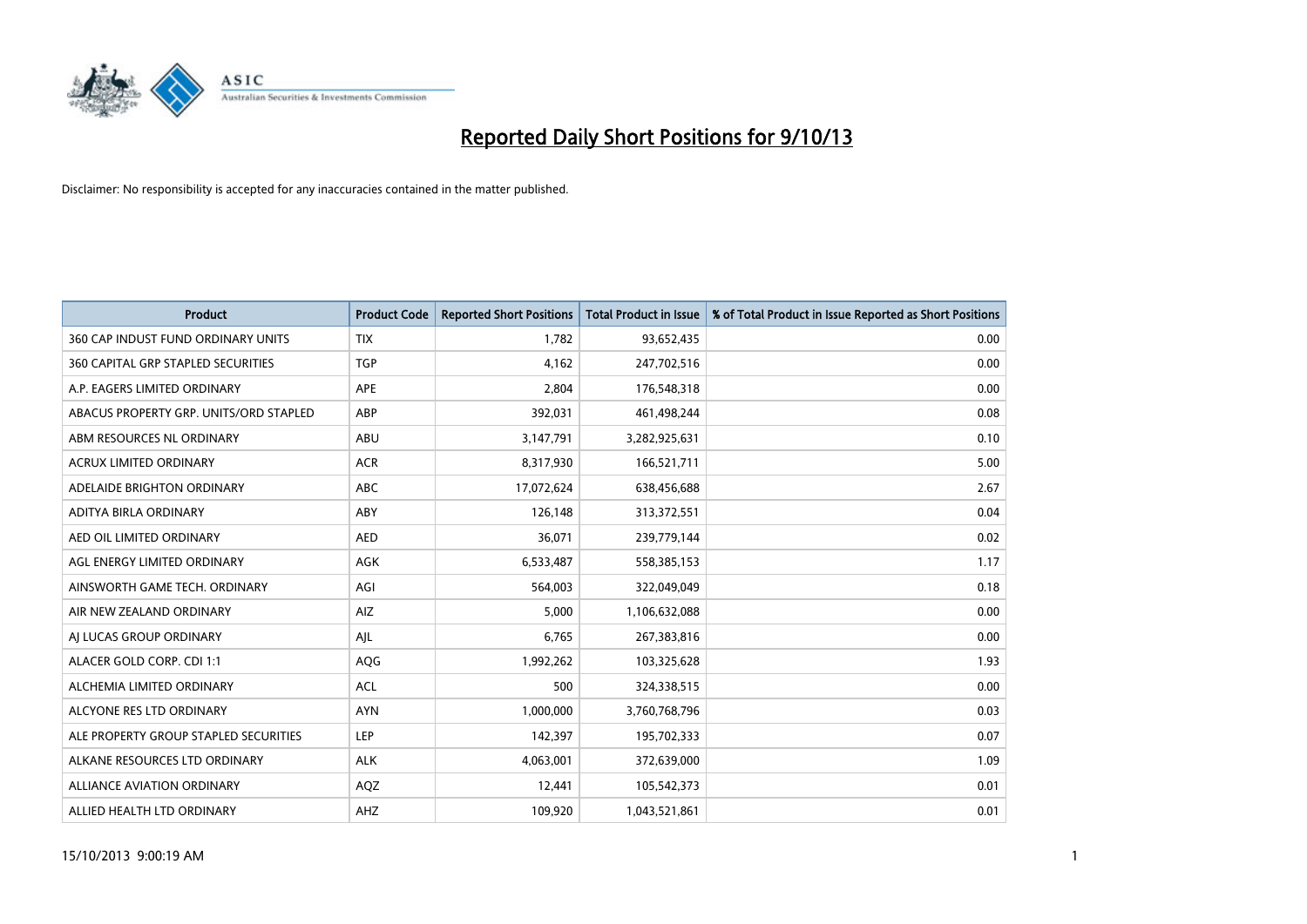

| <b>Product</b>                          | <b>Product Code</b> | <b>Reported Short Positions</b> | <b>Total Product in Issue</b> | % of Total Product in Issue Reported as Short Positions |
|-----------------------------------------|---------------------|---------------------------------|-------------------------------|---------------------------------------------------------|
| <b>ALS LTD ORDINARY</b>                 | <b>ALQ</b>          | 26,713,635                      | 384,841,498                   | 6.94                                                    |
| ALTIUM LIMITED ORDINARY                 | ALU                 | 17,629                          | 112,857,012                   | 0.02                                                    |
| ALTONA MINING LTD ORDINARY              | <b>AOH</b>          | 252,531                         | 532,184,704                   | 0.05                                                    |
| ALUMINA LIMITED ORDINARY                | <b>AWC</b>          | 181,985,282                     | 2,806,225,615                 | 6.49                                                    |
| AMALGAMATED HOLDINGS ORDINARY           | AHD                 | 38,701                          | 157,806,992                   | 0.02                                                    |
| AMCOM TELECOMM. ORDINARY                | AMM                 | 734,662                         | 244,557,101                   | 0.30                                                    |
| AMCOR LIMITED ORDINARY                  | <b>AMC</b>          | 2,599,557                       | 1,206,684,923                 | 0.22                                                    |
| AMP LIMITED ORDINARY                    | AMP                 | 18,621,874                      | 2,944,564,649                 | 0.63                                                    |
| AMPELLA MINING ORDINARY                 | <b>AMX</b>          | 365,381                         | 248,000,493                   | 0.15                                                    |
| ANGLOGOLD ASHANTI CDI 5:1               | AGG                 | 9                               | 89,207,765                    | 0.00                                                    |
| ANSELL LIMITED ORDINARY                 | <b>ANN</b>          | 8,229,660                       | 130,648,660                   | 6.30                                                    |
| ANTARES ENERGY LTD ORDINARY             | AZZ                 | 394,043                         | 255,000,000                   | 0.15                                                    |
| ANZ BANKING GRP LTD ORDINARY            | ANZ                 | 8,577,419                       | 2,743,655,310                 | 0.31                                                    |
| APA GROUP STAPLED SECURITIES            | <b>APA</b>          | 10,612,588                      | 835,750,807                   | 1.27                                                    |
| APN NEWS & MEDIA ORDINARY               | <b>APN</b>          | 15,996,042                      | 661,526,586                   | 2.42                                                    |
| AQUARIUS PLATINUM. ORDINARY             | AQP                 | 6,726,299                       | 486,851,336                   | 1.38                                                    |
| AQUILA RESOURCES ORDINARY               | <b>AQA</b>          | 14,660,952                      | 411,804,442                   | 3.56                                                    |
| ARAFURA RESOURCE LTD ORDINARY           | <b>ARU</b>          | 8,367                           | 441,270,644                   | 0.00                                                    |
| ARB CORPORATION ORDINARY                | ARP                 | 922,850                         | 72,481,302                    | 1.27                                                    |
| ARDENT LEISURE GROUP STAPLED SECURITIES | AAD                 | 2,995,800                       | 404.994.420                   | 0.74                                                    |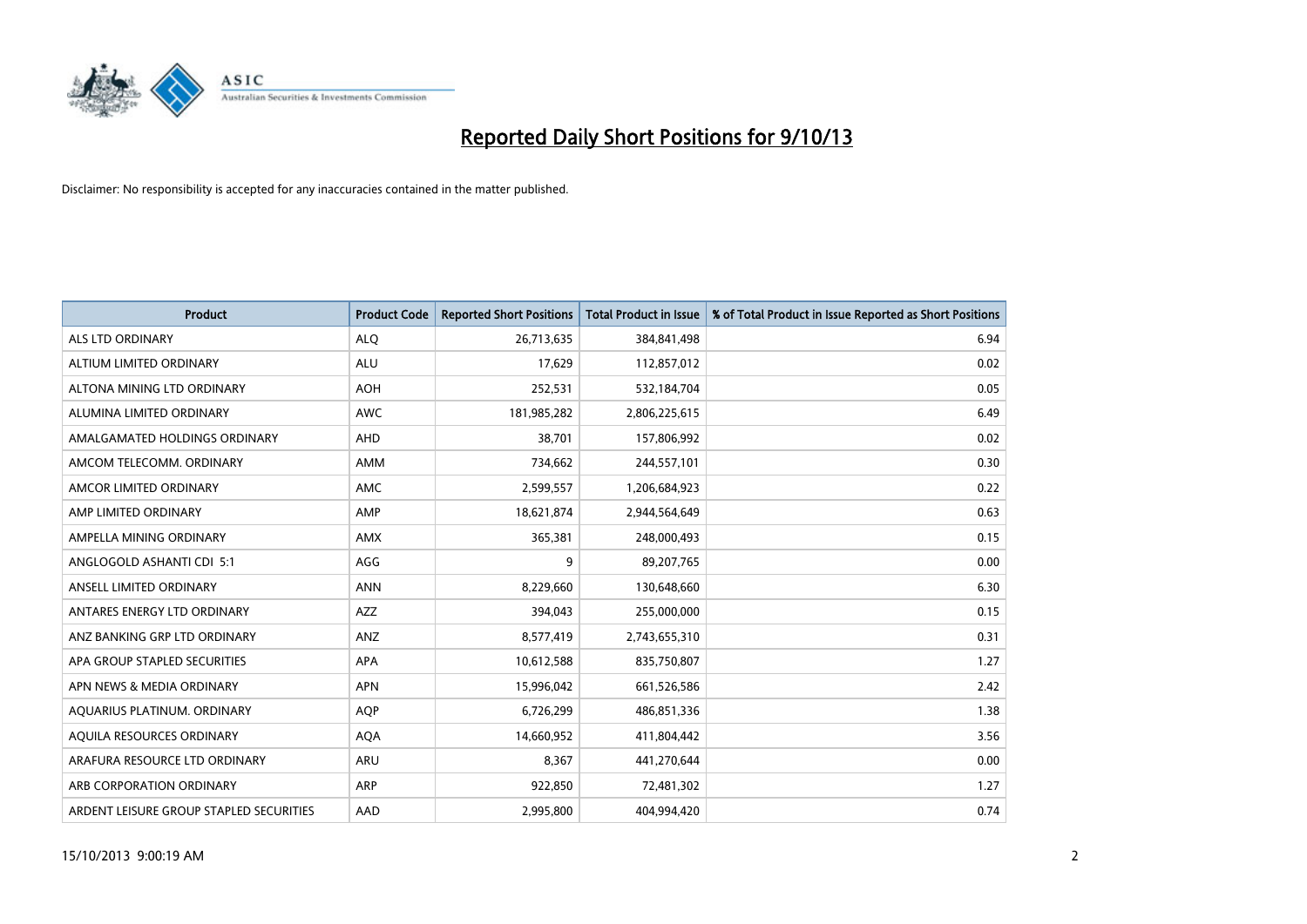

| <b>Product</b>                            | <b>Product Code</b> | <b>Reported Short Positions</b> | <b>Total Product in Issue</b> | % of Total Product in Issue Reported as Short Positions |
|-------------------------------------------|---------------------|---------------------------------|-------------------------------|---------------------------------------------------------|
| ARISTOCRAT LEISURE ORDINARY               | ALL                 | 8,150,560                       | 551,418,047                   | 1.48                                                    |
| ARRIUM LTD ORDINARY                       | ARI                 | 31,060,970                      | 1,355,433,903                 | 2.29                                                    |
| ASCIANO LIMITED ORDINARY                  | <b>AIO</b>          | 13,625,112                      | 975,385,664                   | 1.40                                                    |
| ASG GROUP LIMITED ORDINARY                | ASZ                 | 1,191,600                       | 206,720,839                   | 0.58                                                    |
| ASPEN GROUP ORD/UNITS STAPLED             | <b>APZ</b>          | 387,622                         | 1,199,453,768                 | 0.03                                                    |
| ASTRO JAP PROP GROUP STAPLED US PROHIBIT. | AJA                 | 41,352                          | 67,211,752                    | 0.06                                                    |
| ASX LIMITED ORDINARY                      | ASX                 | 2,791,209                       | 193,595,162                   | 1.44                                                    |
| ATLANTIC LIMITED ORDINARY                 | ATI                 | 50,000                          | 154,757,339                   | 0.03                                                    |
| ATLAS IRON LIMITED ORDINARY               | AGO                 | 40,631,361                      | 915,416,159                   | 4.44                                                    |
| ATRUM COAL NL ORDINARY                    | <b>ATU</b>          | 18,555                          | 62,806,250                    | 0.03                                                    |
| AUCKLAND INTERNATION ORDINARY             | AIA                 | 118,038                         | 1,322,564,489                 | 0.01                                                    |
| AURIZON HOLDINGS LTD ORDINARY             | AZJ                 | 2,131,414                       | 2,137,284,503                 | 0.10                                                    |
| <b>AURORA OIL &amp; GAS ORDINARY</b>      | <b>AUT</b>          | 7,815,390                       | 448,785,778                   | 1.74                                                    |
| AUSDRILL LIMITED ORDINARY                 | ASL                 | 15,639,659                      | 312,277,224                   | 5.01                                                    |
| AUSENCO LIMITED ORDINARY                  | AAX                 | 1,315,019                       | 123,527,574                   | 1.06                                                    |
| AUSTAL LIMITED ORDINARY                   | ASB                 | 721,342                         | 346,007,639                   | 0.21                                                    |
| AUSTBROKERS HOLDINGS ORDINARY             | <b>AUB</b>          | 350,515                         | 58,271,735                    | 0.60                                                    |
| AUSTIN ENGINEERING ORDINARY               | <b>ANG</b>          | 401,544                         | 73,164,403                    | 0.55                                                    |
| AUSTRALAND PROPERTY STAPLED SECURITY      | <b>ALZ</b>          | 1,373,667                       | 578,324,670                   | 0.24                                                    |
| AUSTRALIAN AGRICULT. ORDINARY             | AAC                 | 4,186,783                       | 413,909,874                   | 1.01                                                    |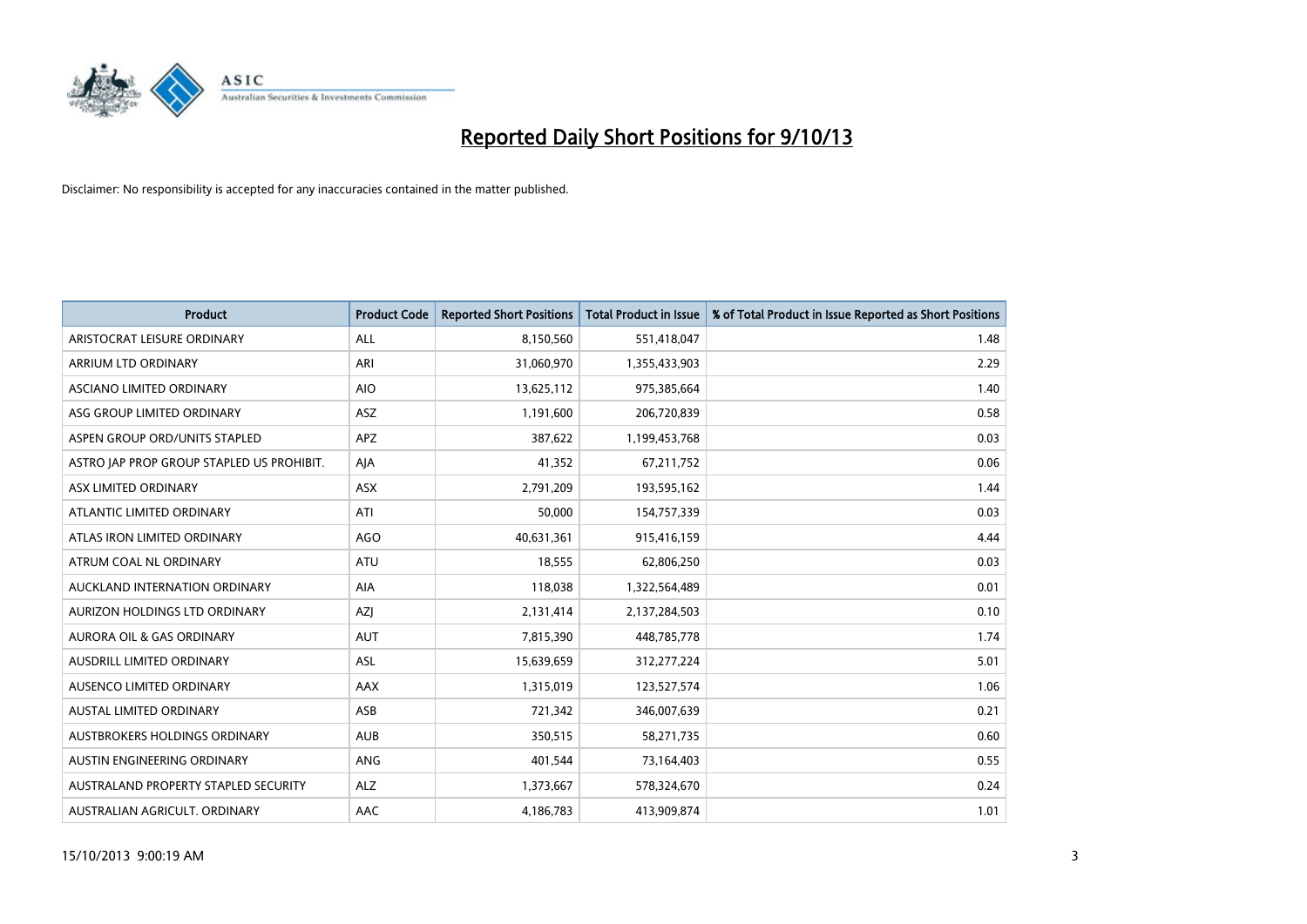

| <b>Product</b>                       | <b>Product Code</b> | <b>Reported Short Positions</b> | <b>Total Product in Issue</b> | % of Total Product in Issue Reported as Short Positions |
|--------------------------------------|---------------------|---------------------------------|-------------------------------|---------------------------------------------------------|
| <b>AUSTRALIAN EDUCATION UNITS</b>    | <b>AEU</b>          | 5.981                           | 175,465,397                   | 0.00                                                    |
| AUSTRALIAN INFR LTD ORDINARY         | <b>AIX</b>          | 862,489                         | 620,733,944                   | 0.14                                                    |
| AUSTRALIAN PHARM, ORDINARY           | API                 | 698,559                         | 488,115,883                   | 0.14                                                    |
| AUTOMOTIVE HOLDINGS ORDINARY         | <b>AHE</b>          | 202,317                         | 260,579,682                   | 0.08                                                    |
| AVANCO RESOURCES LTD ORDINARY        | AVB                 | 100,000                         | 1,113,993,968                 | 0.01                                                    |
| AVIENNINGS LIMITED ORDINARY          | <b>AVJ</b>          | 69,999                          | 384,423,851                   | 0.02                                                    |
| AWE LIMITED ORDINARY                 | <b>AWE</b>          | 1,029,069                       | 522,116,985                   | 0.20                                                    |
| <b>BANDANNA ENERGY ORDINARY</b>      | <b>BND</b>          | 19,006,439                      | 528,481,199                   | 3.60                                                    |
| BANK OF QUEENSLAND. ORDINARY         | <b>BOQ</b>          | 7,796,617                       | 319,809,993                   | 2.44                                                    |
| <b>BASE RES LIMITED ORDINARY</b>     | <b>BSE</b>          | 5,285,647                       | 561,840,029                   | 0.94                                                    |
| BATHURST RES NZ LTD ORDINARY         | <b>BRL</b>          | 20,628,570                      | 817,135,097                   | 2.52                                                    |
| <b>BC IRON LIMITED ORDINARY</b>      | <b>BCI</b>          | 4,255                           | 123,628,630                   | 0.00                                                    |
| BEACH ENERGY LIMITED ORDINARY        | <b>BPT</b>          | 21,718,436                      | 1,277,533,962                 | 1.70                                                    |
| BEADELL RESOURCE LTD ORDINARY        | <b>BDR</b>          | 48,089,410                      | 790,527,280                   | 6.08                                                    |
| <b>BEGA CHEESE LTD ORDINARY</b>      | <b>BGA</b>          | 621,953                         | 151,866,050                   | 0.41                                                    |
| BENDIGO AND ADELAIDE ORDINARY        | <b>BEN</b>          | 12,630,209                      | 409,943,305                   | 3.08                                                    |
| BERKELEY RESOURCES ORDINARY          | <b>BKY</b>          | 698,861                         | 179,393,323                   | 0.39                                                    |
| <b>BHP BILLITON LIMITED ORDINARY</b> | <b>BHP</b>          | 7,148,440                       | 3,211,691,105                 | 0.22                                                    |
| <b>BIGAIR GROUP LIMITED ORDINARY</b> | <b>BGL</b>          | 2,230                           | 169,873,248                   | 0.00                                                    |
| <b>BILLABONG ORDINARY</b>            | <b>BBG</b>          | 19,676,761                      | 478,944,292                   | 4.11                                                    |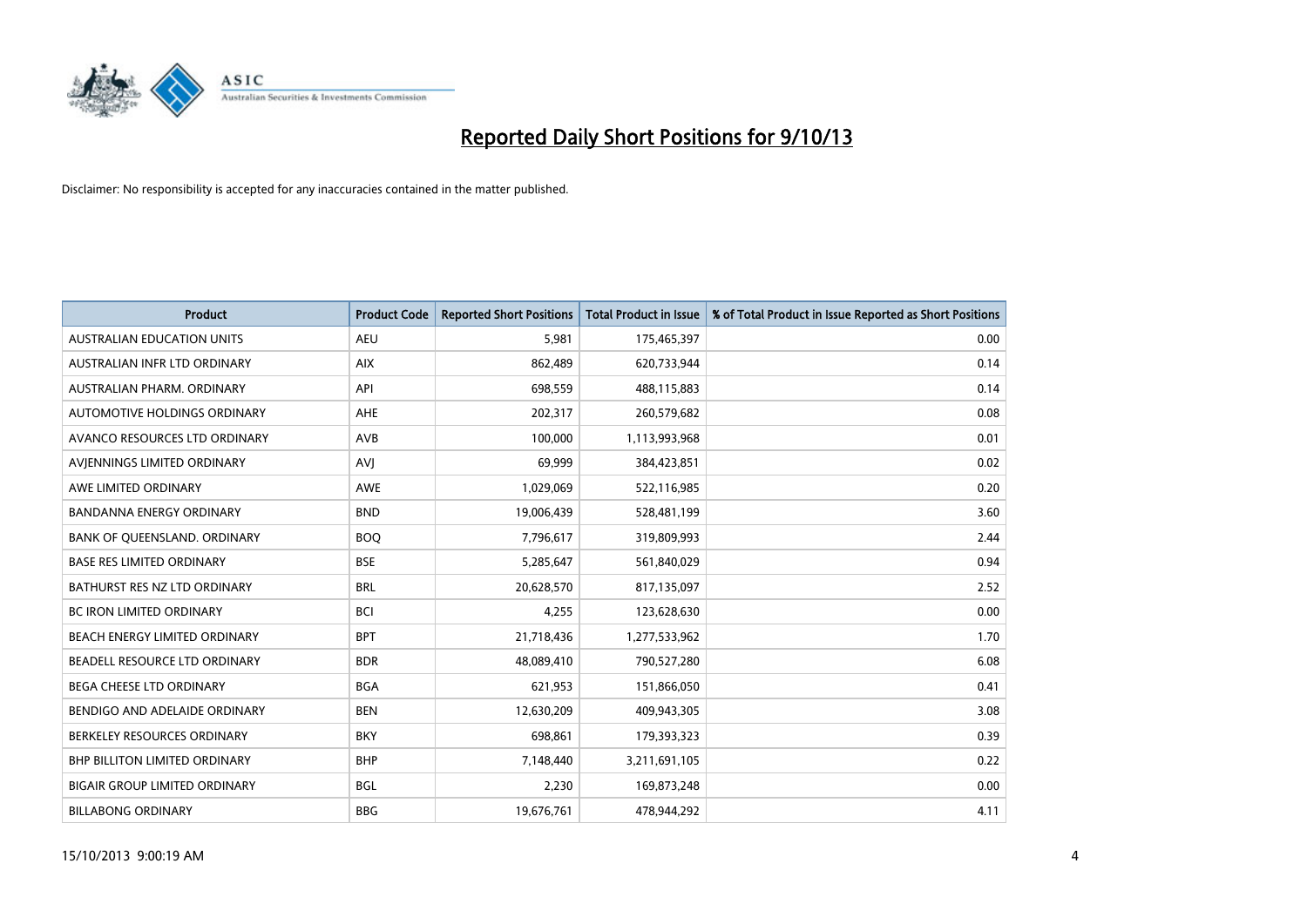

| <b>Product</b>                                | <b>Product Code</b> | <b>Reported Short Positions</b> | <b>Total Product in Issue</b> | % of Total Product in Issue Reported as Short Positions |
|-----------------------------------------------|---------------------|---------------------------------|-------------------------------|---------------------------------------------------------|
| <b>BIONOMICS LIMITED ORDINARY</b>             | <b>BNO</b>          | 193,594                         | 411,941,924                   | 0.05                                                    |
| <b>BLACKMORES LIMITED ORDINARY</b>            | BKL                 | 5,177                           | 16,973,764                    | 0.03                                                    |
| <b>BLACKTHORN RESOURCES ORD US PROHIBITED</b> | <b>BTR</b>          | 525,801                         | 164,285,950                   | 0.32                                                    |
| BLUESCOPE STEEL LTD ORDINARY                  | <b>BSL</b>          | 7,897,923                       | 558,733,728                   | 1.41                                                    |
| <b>BOART LONGYEAR ORDINARY</b>                | <b>BLY</b>          | 45,955,828                      | 461,163,412                   | 9.97                                                    |
| <b>BOOM LOGISTICS ORDINARY</b>                | <b>BOL</b>          | 99,999                          | 470,598,576                   | 0.02                                                    |
| <b>BORAL LIMITED, ORDINARY</b>                | <b>BLD</b>          | 58,495,702                      | 778,739,826                   | 7.51                                                    |
| <b>BRADKEN LIMITED ORDINARY</b>               | <b>BKN</b>          | 14,687,252                      | 169,240,662                   | 8.68                                                    |
| <b>BRAMBLES LIMITED ORDINARY</b>              | <b>BXB</b>          | 2,073,570                       | 1,558,738,121                 | 0.13                                                    |
| BREVILLE GROUP LTD ORDINARY                   | <b>BRG</b>          | 3,215,699                       | 130,095,322                   | 2.47                                                    |
| <b>BRICKWORKS LIMITED ORDINARY</b>            | <b>BKW</b>          | 81,908                          | 148,038,996                   | 0.06                                                    |
| BROCKMAN MINING LTD ORDINARY                  | <b>BCK</b>          | 90,995                          | 7,894,482,131                 | 0.00                                                    |
| BT INVESTMENT MNGMNT ORDINARY                 | <b>BTT</b>          | 21,146                          | 278,100,237                   | 0.01                                                    |
| <b>BUCCANEER ENERGY LTD ORDINARY</b>          | <b>BCC</b>          | 31,601                          | 2,398,671,956                 | 0.00                                                    |
| <b>BURU ENERGY ORDINARY</b>                   | <b>BRU</b>          | 12,000,683                      | 298,365,707                   | 4.02                                                    |
| <b>BWP TRUST ORDINARY UNITS</b>               | <b>BWP</b>          | 4,086,755                       | 627,165,919                   | 0.65                                                    |
| CABCHARGE AUSTRALIA ORDINARY                  | CAB                 | 13,384,602                      | 120,430,683                   | 11.11                                                   |
| CALTEX AUSTRALIA ORDINARY                     | <b>CTX</b>          | 1,805,386                       | 270,000,000                   | 0.67                                                    |
| CAPE LAMBERT RES LTD ORDINARY                 | <b>CFE</b>          | 19,764                          | 676,191,942                   | 0.00                                                    |
| CAPITOL HEALTH ORDINARY                       | CAJ                 | 89,200                          | 430,432,121                   | 0.02                                                    |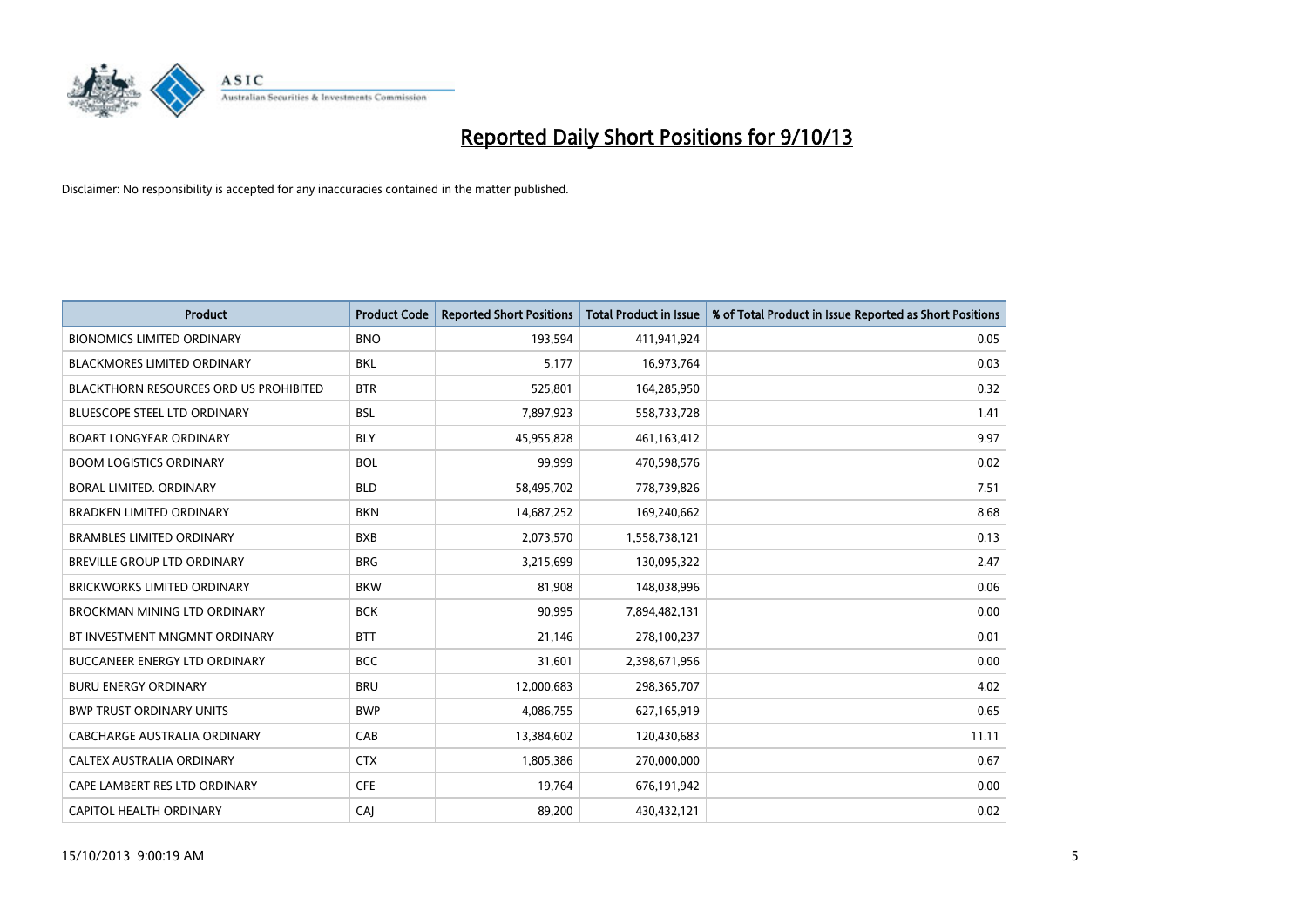

| <b>Product</b>                          | <b>Product Code</b> | <b>Reported Short Positions</b> | <b>Total Product in Issue</b> | % of Total Product in Issue Reported as Short Positions |
|-----------------------------------------|---------------------|---------------------------------|-------------------------------|---------------------------------------------------------|
| <b>CARBON ENERGY ORDINARY</b>           | <b>CNX</b>          | 120,261                         | 975,168,303                   | 0.01                                                    |
| CARDNO LIMITED ORDINARY                 | CDD                 | 9,614,203                       | 144,144,907                   | 6.67                                                    |
| CARNARVON PETROLEUM ORDINARY            | <b>CVN</b>          | 39,246                          | 934,109,501                   | 0.00                                                    |
| CARSALES.COM LTD ORDINARY               | <b>CRZ</b>          | 2,422,560                       | 237,513,965                   | 1.02                                                    |
| <b>CASH CONVERTERS ORDINARY</b>         | CCV                 | 4,983,398                       | 425,619,099                   | 1.17                                                    |
| CEDAR WOODS PROP. ORDINARY              | <b>CWP</b>          | 214,798                         | 73,359,551                    | 0.29                                                    |
| CENTRAL PETROLEUM DEFERRED SETTLEMENT   | <b>CTPDA</b>        | 222,322                         | 309,215,769                   | 0.07                                                    |
| <b>CERAMIC FUEL CELLS ORDINARY</b>      | <b>CFU</b>          | 991,102                         | 1,591,941,620                 | 0.06                                                    |
| CFS RETAIL TRUST GRP STAPLED SECURITIES | <b>CFX</b>          | 51,994,937                      | 2,858,286,690                 | 1.82                                                    |
| <b>CHALICE GOLD MINES ORDINARY</b>      | <b>CHN</b>          | 50,000                          | 251,230,886                   | 0.02                                                    |
| CHALLENGER DIV.PRO. STAPLED UNITS       | <b>CDI</b>          | 53,802                          | 214,101,013                   | 0.03                                                    |
| <b>CHALLENGER LIMITED ORDINARY</b>      | <b>CGF</b>          | 1,840,405                       | 530,862,585                   | 0.35                                                    |
| CHARTER HALL GROUP STAPLED US PROHIBIT. | <b>CHC</b>          | 213,558                         | 309,068,171                   | 0.07                                                    |
| <b>CHARTER HALL RETAIL UNITS</b>        | <b>COR</b>          | 9,266,870                       | 341,843,880                   | 2.71                                                    |
| <b>CHORUS LIMITED ORDINARY</b>          | <b>CNU</b>          | 113,653                         | 389,299,049                   | 0.03                                                    |
| CITIGOLD CORP LTD ORDINARY              | <b>CTO</b>          | 153,427                         | 1,352,907,765                 | 0.01                                                    |
| <b>CLEAN SEAS TUNA ORDINARY</b>         | <b>CSS</b>          | 368,511                         | 801,757,062                   | 0.05                                                    |
| <b>CLOUGH LIMITED ORDINARY</b>          | <b>CLO</b>          | 529,307                         | 777,203,039                   | 0.07                                                    |
| COAL OF AFRICA LTD ORDINARY             | <b>CZA</b>          | 10,426                          | 1,048,368,613                 | 0.00                                                    |
| <b>COALSPUR MINES LTD ORDINARY</b>      | <b>CPL</b>          | 10,692,254                      | 641,394,435                   | 1.67                                                    |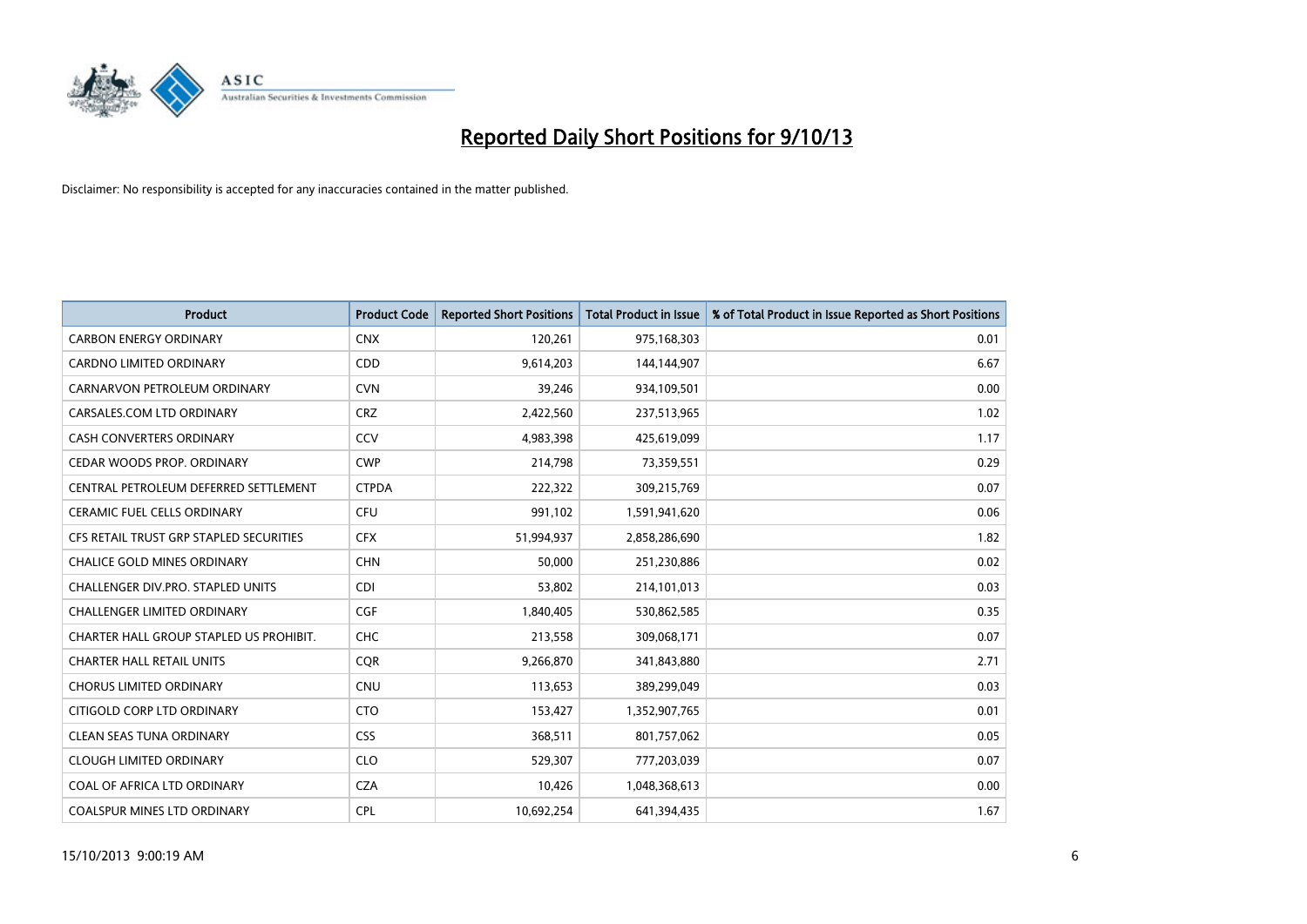

| <b>Product</b>                          | <b>Product Code</b> | <b>Reported Short Positions</b> | <b>Total Product in Issue</b> | % of Total Product in Issue Reported as Short Positions |
|-----------------------------------------|---------------------|---------------------------------|-------------------------------|---------------------------------------------------------|
| COCA-COLA AMATIL ORDINARY               | <b>CCL</b>          | 19,178,275                      | 763,590,249                   | 2.51                                                    |
| COCHLEAR LIMITED ORDINARY               | <b>COH</b>          | 8,478,897                       | 57,040,932                    | 14.86                                                   |
| COCKATOO COAL ORDINARY                  | <b>COK</b>          | 7,771,320                       | 886,294,158                   | 0.88                                                    |
| <b>CODAN LIMITED ORDINARY</b>           | <b>CDA</b>          | 1,173,555                       | 176,926,104                   | 0.66                                                    |
| COFFEY INTERNATIONAL ORDINARY           | <b>COF</b>          | 41,002                          | 255,833,165                   | 0.02                                                    |
| <b>COKAL LTD ORDINARY</b>               | <b>CKA</b>          | 746,396                         | 455,421,892                   | 0.16                                                    |
| <b>COLLECTION HOUSE ORDINARY</b>        | <b>CLH</b>          | 1,364,259                       | 128,150,198                   | 1.06                                                    |
| COMMONWEALTH BANK, ORDINARY             | <b>CBA</b>          | 5,813,218                       | 1,611,928,836                 | 0.36                                                    |
| <b>COMMONWEALTH PROP ORDINARY UNITS</b> | <b>CPA</b>          | 34,261,397                      | 2,347,003,413                 | 1.46                                                    |
| <b>COMPASS RESOURCES ORDINARY</b>       | <b>CMR</b>          | 7,472                           | 1,403,744,100                 | 0.00                                                    |
| COMPUTERSHARE LTD ORDINARY              | <b>CPU</b>          | 12,349,084                      | 556,203,079                   | 2.22                                                    |
| COOPER ENERGY LTD ORDINARY              | <b>COE</b>          | 29,299                          | 329,099,922                   | 0.01                                                    |
| <b>CORP TRAVEL LIMITED ORDINARY</b>     | <b>CTD</b>          | 263,733                         | 78,246,245                    | 0.34                                                    |
| <b>CREDIT CORP GROUP ORDINARY</b>       | <b>CCP</b>          | 35,914                          | 46,131,882                    | 0.08                                                    |
| <b>CROMWELL PROP STAPLED SECURITIES</b> | <b>CMW</b>          | 13,905,898                      | 1,719,157,262                 | 0.81                                                    |
| <b>CROWE HORWATH AUS ORDINARY</b>       | <b>CRH</b>          | 2,987,011                       | 269,665,096                   | 1.11                                                    |
| <b>CROWN LIMITED ORDINARY</b>           | <b>CWN</b>          | 3,545,035                       | 728,394,185                   | 0.49                                                    |
| <b>CSG LIMITED ORDINARY</b>             | CSV                 | 344,835                         | 278,973,075                   | 0.12                                                    |
| <b>CSL LIMITED ORDINARY</b>             | <b>CSL</b>          | 300,213                         | 487, 165, 144                 | 0.06                                                    |
| <b>CSR LIMITED ORDINARY</b>             | <b>CSR</b>          | 33,646,712                      | 506,000,315                   | 6.65                                                    |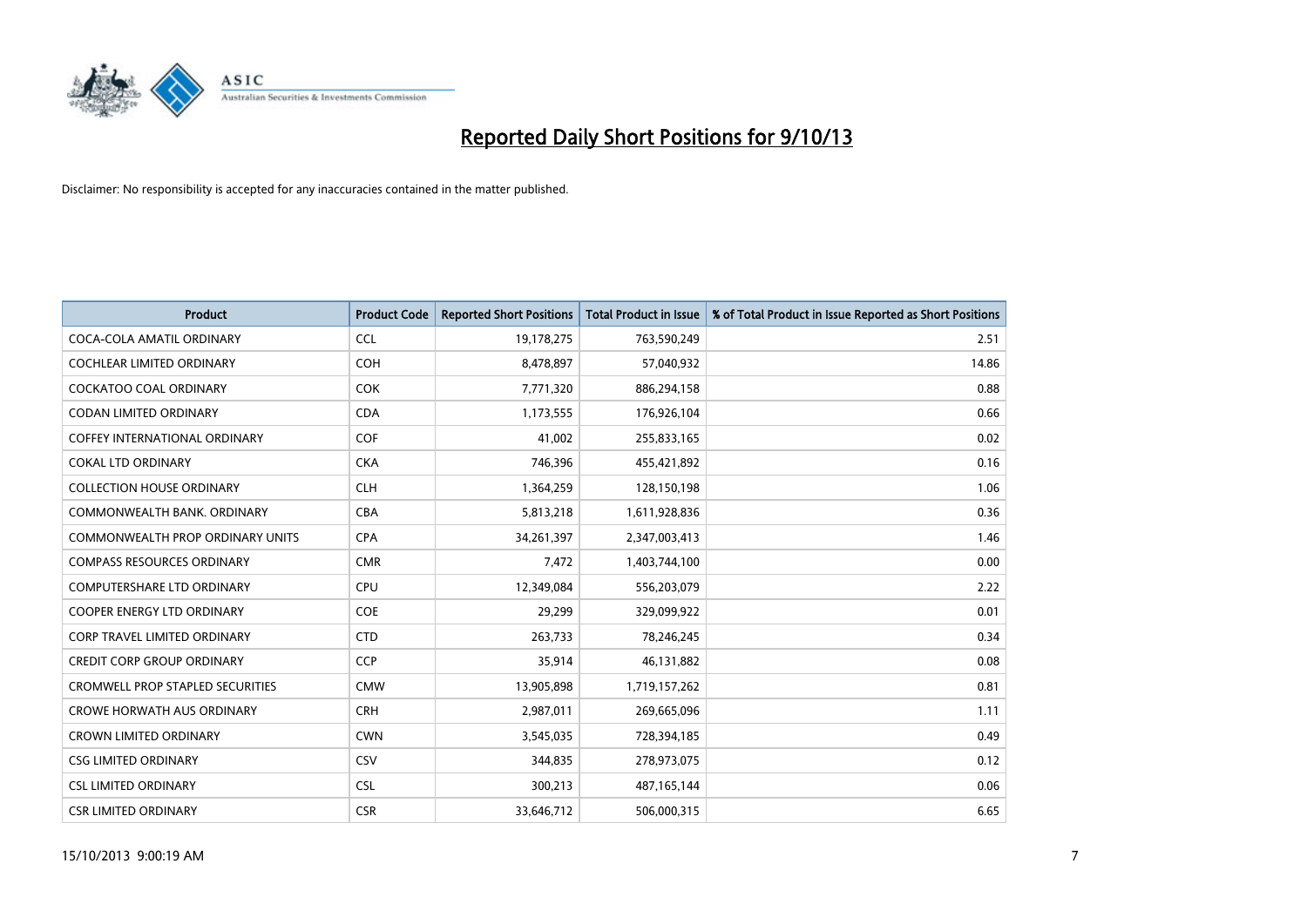

| <b>Product</b>                     | <b>Product Code</b> | <b>Reported Short Positions</b> | <b>Total Product in Issue</b> | % of Total Product in Issue Reported as Short Positions |
|------------------------------------|---------------------|---------------------------------|-------------------------------|---------------------------------------------------------|
| <b>CUDECO LIMITED ORDINARY</b>     | CDU                 | 8,923,144                       | 205,017,174                   | 4.35                                                    |
| DART ENERGY LTD DEFERRED           | <b>DTEN</b>         | 246,307                         | 97,643,305                    | 0.25                                                    |
| DART ENERGY LTD ORDINARY           | <b>DTE</b>          | 6,137,052                       | 1,010,608,214                 | 0.61                                                    |
| DATA#3 LIMITED ORDINARY            | <b>DTL</b>          | 68,297                          | 153,974,950                   | 0.04                                                    |
| DAVID JONES LIMITED ORDINARY       | <b>DIS</b>          | 62,269,009                      | 535,002,401                   | 11.64                                                   |
| DECMIL GROUP LIMITED ORDINARY      | <b>DCG</b>          | 3,830,612                       | 168,657,794                   | 2.27                                                    |
| DEEP YELLOW LIMITED ORDINARY       | <b>DYL</b>          | 100,002                         | 1,562,794,247                 | 0.01                                                    |
| DEXUS PROPERTY GROUP STAPLED UNITS | <b>DXS</b>          | 19,524,946                      | 4,628,228,426                 | 0.42                                                    |
| DISCOVERY METALS LTD ORDINARY      | <b>DML</b>          | 7,296,744                       | 560,034,418                   | 1.30                                                    |
| DOMINO PIZZA ENTERPR ORDINARY      | <b>DMP</b>          | 358,374                         | 85,855,713                    | 0.42                                                    |
| DOWNER EDI LIMITED ORDINARY        | <b>DOW</b>          | 11,371,339                      | 434,734,970                   | 2.62                                                    |
| DRILLSEARCH ENERGY ORDINARY        | <b>DLS</b>          | 14,124,147                      | 429,665,895                   | 3.29                                                    |
| DUET GROUP STAPLED US PROHIBIT.    | <b>DUE</b>          | 10,011,516                      | 1,237,195,531                 | 0.81                                                    |
| DULUXGROUP LIMITED ORDINARY        | <b>DLX</b>          | 2,197,511                       | 377,019,430                   | 0.58                                                    |
| <b>DWS LTD ORDINARY</b>            | <b>DWS</b>          | 462,598                         | 132,362,763                   | 0.35                                                    |
| DYESOL LIMITED ORDINARY            | <b>DYE</b>          | 26,048                          | 221,361,987                   | 0.01                                                    |
| ECHO ENTERTAINMENT ORDINARY        | EGP                 | 5,521,363                       | 825,672,730                   | 0.67                                                    |
| <b>ELDERS LIMITED ORDINARY</b>     | <b>ELD</b>          | 19,871,311                      | 455,013,329                   | 4.37                                                    |
| ELEMENTAL MINERALS ORDINARY        | <b>ELM</b>          | 2,959                           | 303,263,391                   | 0.00                                                    |
| ELEMENTOS LIMITED ORDINARY         | <b>ELT</b>          | 16                              | 188,638,746                   | 0.00                                                    |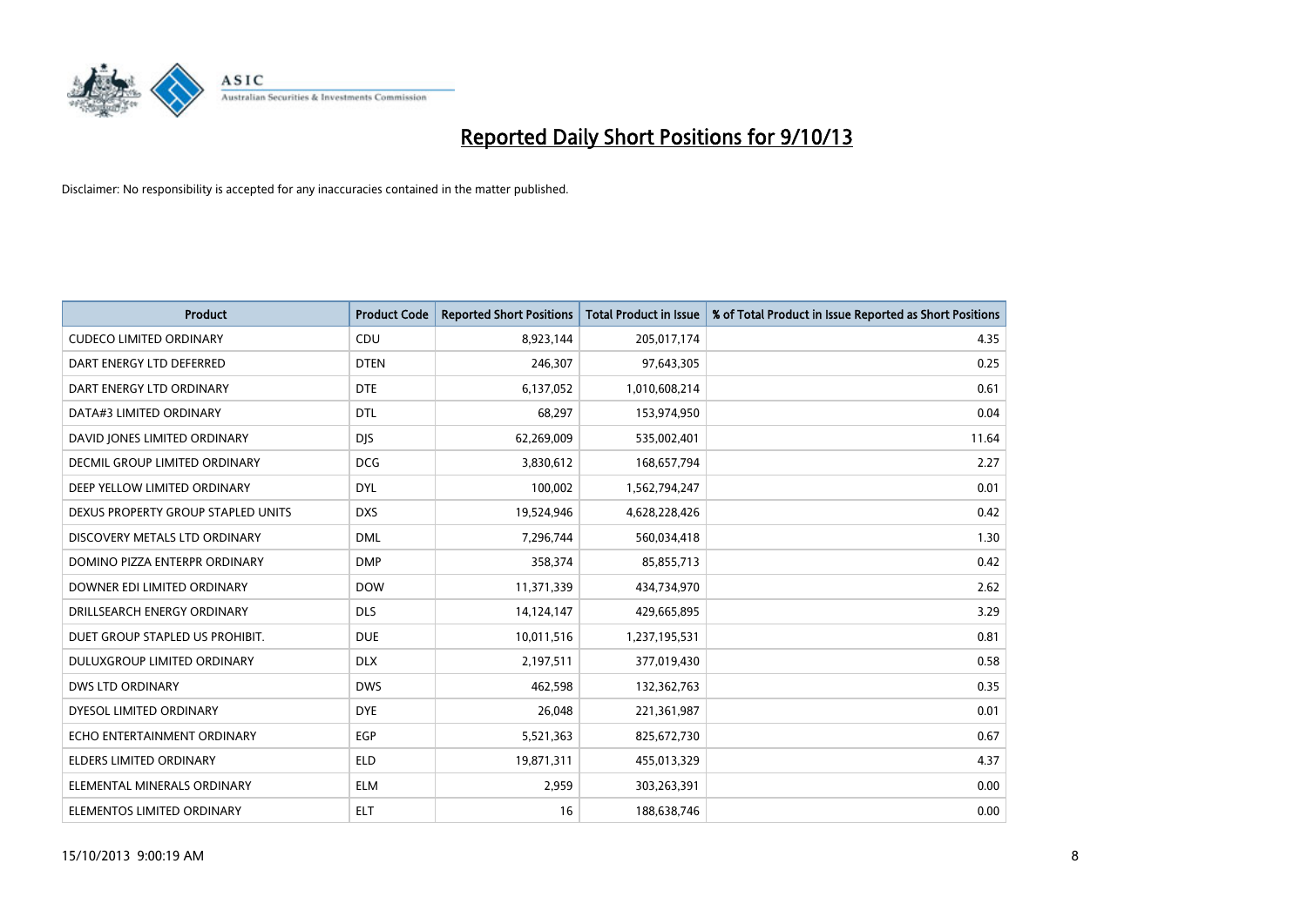

| <b>Product</b>                         | <b>Product Code</b> | <b>Reported Short Positions</b> | <b>Total Product in Issue</b> | % of Total Product in Issue Reported as Short Positions |
|----------------------------------------|---------------------|---------------------------------|-------------------------------|---------------------------------------------------------|
| <b>EMECO HOLDINGS ORDINARY</b>         | <b>EHL</b>          | 11,843,827                      | 599,675,707                   | 1.98                                                    |
| <b>ENDEAVOUR MIN CORP CDI 1:1</b>      | <b>EVR</b>          | 403,068                         | 93,408,541                    | 0.43                                                    |
| <b>ENERGY DEVELOPMENTS ORDINARY</b>    | <b>ENE</b>          | 355                             | 162,829,887                   | 0.00                                                    |
| <b>ENERGY RESOURCES ORDINARY 'A'</b>   | <b>ERA</b>          | 9,066,614                       | 517,725,062                   | 1.75                                                    |
| <b>ENERGY WORLD CORPOR, ORDINARY</b>   | <b>EWC</b>          | 31,624,385                      | 1,734,166,672                 | 1.82                                                    |
| <b>ENVESTRA LIMITED ORDINARY</b>       | <b>ENV</b>          | 4,111,249                       | 1,796,808,474                 | 0.23                                                    |
| EQUATORIAL RES LTD ORDINARY            | EQX                 | 8                               | 121,885,353                   | 0.00                                                    |
| ERM POWER LIMITED ORDINARY             | <b>EPW</b>          | 85,883                          | 208,116,807                   | 0.04                                                    |
| ESERVGLOBAL LIMITED ORDINARY           | ESV                 | 7,726,177                       | 249,045,997                   | 3.10                                                    |
| EVOLUTION MINING LTD ORDINARY          | <b>EVN</b>          | 19,658,530                      | 708,652,367                   | 2.77                                                    |
| FAIRFAX MEDIA LTD ORDINARY             | <b>FXI</b>          | 258,419,010                     | 2,351,955,725                 | 10.99                                                   |
| <b>FAR LTD ORDINARY</b>                | <b>FAR</b>          | 25,246,285                      | 2,499,846,742                 | 1.01                                                    |
| FEDERATION CNTRES ORD/UNIT STAPLED SEC | <b>FDC</b>          | 3,850,008                       | 1,427,641,565                 | 0.27                                                    |
| FINBAR GROUP LIMITED ORDINARY          | <b>FRI</b>          | 23,617                          | 220,847,184                   | 0.01                                                    |
| FISHER & PAYKEL H. ORDINARY            | <b>FPH</b>          | 231,002                         | 546,834,998                   | 0.04                                                    |
| FKP PROPERTY GROUP STAPLED SECURITIES  | <b>FKP</b>          | 9,721,643                       | 321,578,705                   | 3.02                                                    |
| FLEETWOOD CORP ORDINARY                | <b>FWD</b>          | 2,822,701                       | 60,522,619                    | 4.66                                                    |
| FLETCHER BUILDING ORDINARY             | <b>FBU</b>          | 4,108,688                       | 686,096,427                   | 0.60                                                    |
| FLEXIGROUP LIMITED ORDINARY            | <b>FXL</b>          | 186,631                         | 303,385,394                   | 0.06                                                    |
| <b>FLIGHT CENTRE ORDINARY</b>          | <b>FLT</b>          | 3,059,895                       | 100,527,011                   | 3.04                                                    |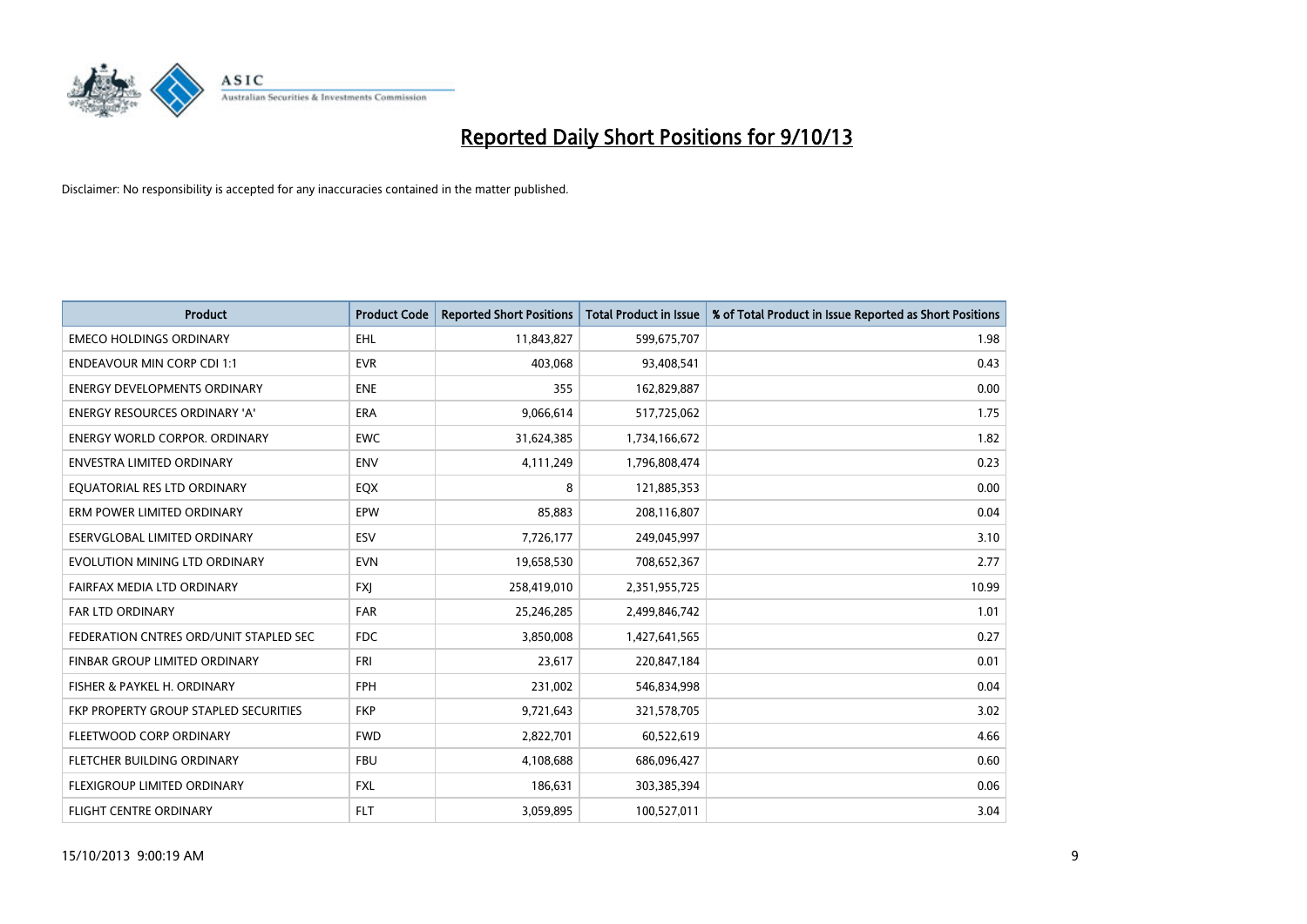

| <b>Product</b>                            | <b>Product Code</b> | <b>Reported Short Positions</b> | <b>Total Product in Issue</b> | % of Total Product in Issue Reported as Short Positions |
|-------------------------------------------|---------------------|---------------------------------|-------------------------------|---------------------------------------------------------|
| FLINDERS MINES LTD ORDINARY               | <b>FMS</b>          | 2,977,044                       | 1,824,843,676                 | 0.16                                                    |
| FOCUS MINERALS LTD ORDINARY               | <b>FML</b>          | 31,117,927                      | 9,137,375,877                 | 0.34                                                    |
| FONTERRA SHARE FUND ORDINARY UNITS        | <b>FSF</b>          | 34,859                          | 106,151,733                   | 0.03                                                    |
| FORGE GROUP LIMITED ORDINARY              | FGE                 | 1,449,035                       | 86,169,014                    | 1.68                                                    |
| FORTESCUE METALS GRP ORDINARY             | <b>FMG</b>          | 184,773,245                     | 3,113,798,151                 | 5.93                                                    |
| FREEDOM FOOD LTD ORDINARY                 | <b>FNP</b>          | 20,166                          | 143,941,812                   | 0.01                                                    |
| <b>G.U.D. HOLDINGS ORDINARY</b>           | GUD                 | 6,386,594                       | 71,341,319                    | 8.95                                                    |
| <b>G8 EDUCATION LIMITED ORDINARY</b>      | <b>GEM</b>          | 1,774,560                       | 273,390,260                   | 0.65                                                    |
| <b>GALAXY RESOURCES ORDINARY</b>          | GXY                 | 12,701,043                      | 1,006,198,271                 | 1.26                                                    |
| <b>GALILEO JAPAN TRUST UNIT</b>           | GJT                 | 363,333                         | 8,111,332                     | 4.48                                                    |
| <b>GBST HOLDINGS ORDINARY</b>             | <b>GBT</b>          | 17,250                          | 66,561,725                    | 0.03                                                    |
| <b>GENETIC TECHNOLOGIES ORDINARY</b>      | GTG                 | 182,610                         | 517,138,486                   | 0.04                                                    |
| <b>GEODYNAMICS LIMITED ORDINARY</b>       | GDY                 | 850                             | 406,452,608                   | 0.00                                                    |
| GI DYNAMICS, INC CDI US PROHIBITED        | GID                 | 7,696                           | 389,977,755                   | 0.00                                                    |
| <b>GINDALBIE METALS LTD ORDINARY</b>      | GBG                 | 53,166,600                      | 1,493,054,193                 | 3.56                                                    |
| <b>GOODMAN FIELDER. ORDINARY</b>          | <b>GFF</b>          | 33,575,162                      | 1,955,559,207                 | 1.72                                                    |
| <b>GOODMAN GROUP STAPLED</b>              | GMG                 | 6,835,371                       | 1,718,742,809                 | 0.40                                                    |
| <b>GPT GROUP STAPLED SEC.</b>             | GPT                 | 7,259,438                       | 1,694,888,638                 | 0.43                                                    |
| <b>GRAINCORP LIMITED A CLASS ORDINARY</b> | <b>GNC</b>          | 16,123                          | 228,855,628                   | 0.01                                                    |
| <b>GRANGE RESOURCES. ORDINARY</b>         | <b>GRR</b>          | 5,495,076                       | 1,156,492,195                 | 0.48                                                    |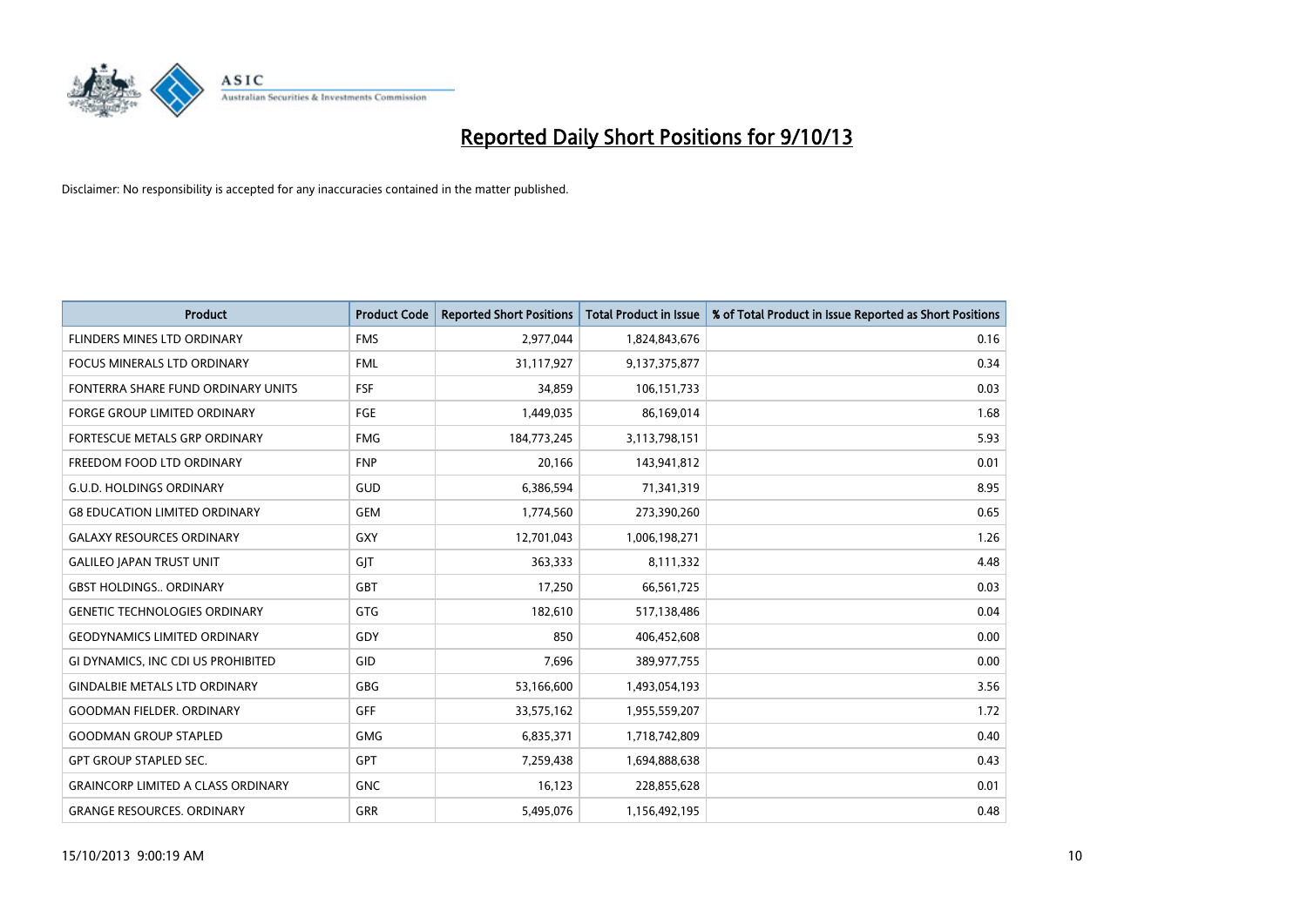

| <b>Product</b>                                   | <b>Product Code</b> | <b>Reported Short Positions</b> | <b>Total Product in Issue</b> | % of Total Product in Issue Reported as Short Positions |
|--------------------------------------------------|---------------------|---------------------------------|-------------------------------|---------------------------------------------------------|
| <b>GREENLAND MIN EN LTD ORDINARY</b>             | GGG                 | 5,533,733                       | 573,617,440                   | 0.96                                                    |
| <b>GROWTHPOINT PROPERTY ORD/UNIT STAPLED SEC</b> | GOZ                 | 107,375                         | 414,410,218                   | 0.03                                                    |
| <b>GRYPHON MINERALS LTD ORDINARY</b>             | GRY                 | 7,220,648                       | 400,691,164                   | 1.80                                                    |
| <b>GUILDFORD COAL LTD ORDINARY</b>               | <b>GUF</b>          | 312,215                         | 635,046,899                   | 0.05                                                    |
| <b>GWA GROUP LTD ORDINARY</b>                    | <b>GWA</b>          | 14,723,383                      | 306,533,770                   | 4.80                                                    |
| HARVEY NORMAN ORDINARY                           | <b>HVN</b>          | 62,350,916                      | 1,062,316,784                 | 5.87                                                    |
| <b>HENDERSON GROUP CDI 1:1</b>                   | <b>HGG</b>          | 1,417,859                       | 737,836,207                   | 0.19                                                    |
| <b>HFA HOLDINGS LIMITED ORDINARY</b>             | <b>HFA</b>          | 3,863                           | 118,738,157                   | 0.00                                                    |
| HIGHLANDS PACIFIC ORDINARY                       | <b>HIG</b>          | 500,001                         | 789,344,774                   | 0.06                                                    |
| HILLGROVE RES LTD ORDINARY                       | <b>HGO</b>          | 170,477                         | 1,178,460,221                 | 0.01                                                    |
| HILLS HOLDINGS LTD ORDINARY                      | <b>HIL</b>          | 40,585                          | 243,740,241                   | 0.02                                                    |
| HORIZON OIL LIMITED ORDINARY                     | <b>HZN</b>          | 68,877,775                      | 1,301,147,932                 | 5.29                                                    |
| HOT CHILI LTD ORDINARY                           | <b>HCH</b>          | 10,000                          | 333,854,386                   | 0.00                                                    |
| <b>ICON ENERGY LIMITED ORDINARY</b>              | <b>ICN</b>          | 34,647                          | 535,455,958                   | 0.01                                                    |
| <b>IINET LIMITED ORDINARY</b>                    | <b>IIN</b>          | 1,597,128                       | 161,238,847                   | 0.99                                                    |
| <b>ILUKA RESOURCES ORDINARY</b>                  | <b>ILU</b>          | 39,958,587                      | 418,700,517                   | 9.54                                                    |
| <b>IMDEX LIMITED ORDINARY</b>                    | <b>IMD</b>          | 4,088,858                       | 210,473,188                   | 1.94                                                    |
| IMF (AUSTRALIA) LTD ORDINARY                     | <b>IMF</b>          | 2,437,402                       | 123,203,426                   | 1.98                                                    |
| <b>INCITEC PIVOT ORDINARY</b>                    | IPL                 | 27,754,171                      | 1,628,730,107                 | 1.70                                                    |
| INDEPENDENCE GROUP ORDINARY                      | <b>IGO</b>          | 4,000,615                       | 233,323,905                   | 1.71                                                    |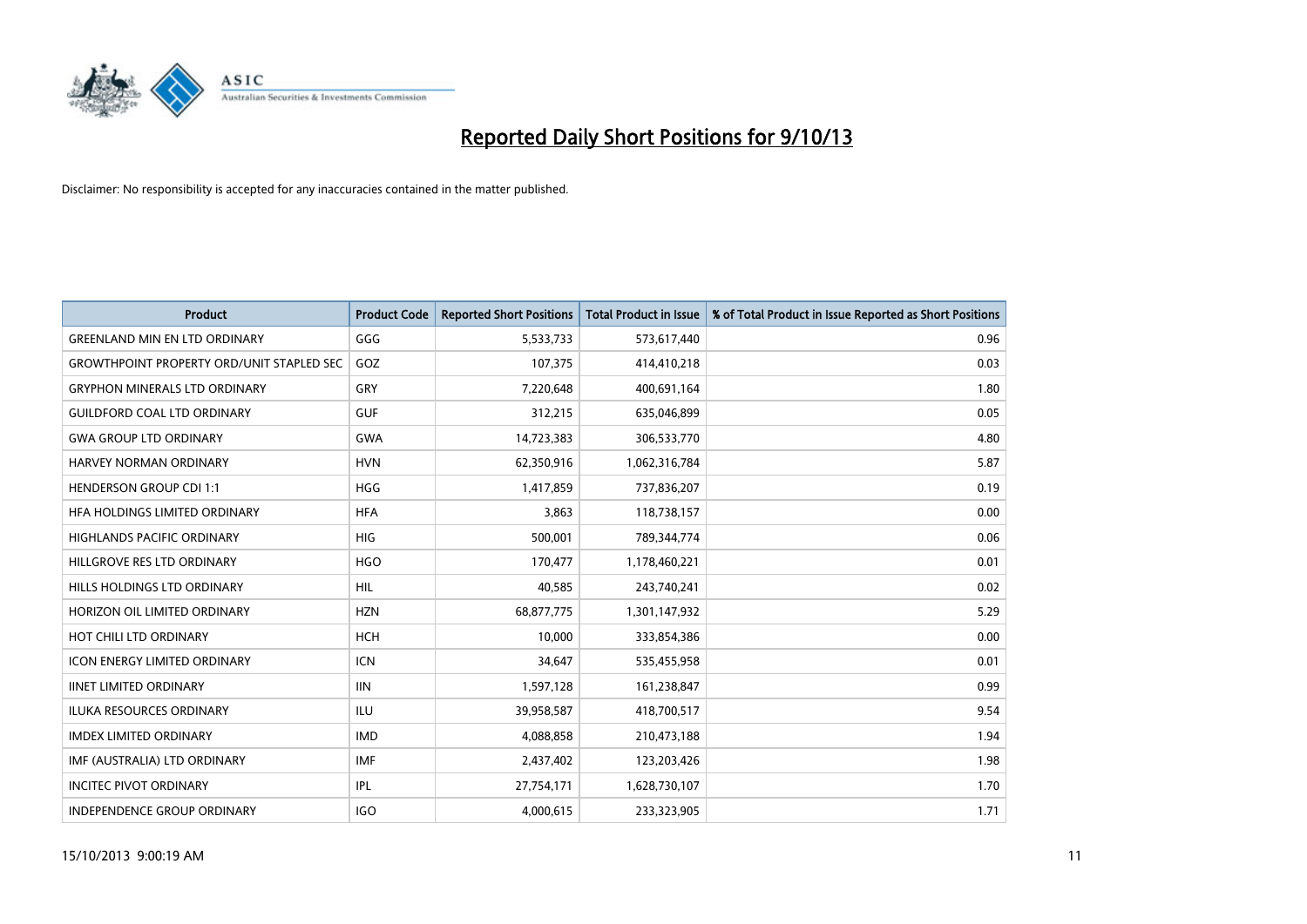

| <b>Product</b>                                | <b>Product Code</b> | <b>Reported Short Positions</b> | <b>Total Product in Issue</b> | % of Total Product in Issue Reported as Short Positions |
|-----------------------------------------------|---------------------|---------------------------------|-------------------------------|---------------------------------------------------------|
| <b>INDOPHIL RESOURCES ORDINARY</b>            | <b>IRN</b>          | 356,338                         | 1,203,146,194                 | 0.03                                                    |
| INFIGEN ENERGY STAPLED SECURITIES             | <b>IFN</b>          | 3,994,647                       | 764,993,434                   | 0.52                                                    |
| <b>INFOMEDIA LTD ORDINARY</b>                 | <b>IFM</b>          | 300,257                         | 304,953,155                   | 0.10                                                    |
| <b>INGENIA GROUP STAPLED SECURITIES</b>       | <b>INA</b>          | 2,100,056                       | 507,179,194                   | 0.41                                                    |
| <b>INOVA RESOURCES LTD ORDINARY</b>           | <b>IVA</b>          | 75,258                          | 729,665,661                   | 0.01                                                    |
| <b>INSURANCE AUSTRALIA ORDINARY</b>           | IAG                 | 14,309,124                      | 2,079,034,021                 | 0.69                                                    |
| <b>INTREPID MINES ORDINARY</b>                | IAU                 | 19,662,914                      | 556,194,977                   | 3.54                                                    |
| <b>INVESTA OFFICE FUND STAPLED SECURITIES</b> | <b>IOF</b>          | 914,432                         | 614,047,458                   | 0.15                                                    |
| <b>INVOCARE LIMITED ORDINARY</b>              | <b>IVC</b>          | 7,377,909                       | 110,030,298                   | 6.71                                                    |
| <b>IOOF HOLDINGS LTD ORDINARY</b>             | IFL                 | 1,940,613                       | 232,118,034                   | 0.84                                                    |
| <b>IPROPERTY GROUP LTD ORDINARY</b>           | <b>IPP</b>          | 40,422                          | 181,398,426                   | 0.02                                                    |
| <b>IRESS LIMITED ORDINARY</b>                 | <b>IRE</b>          | 435,468                         | 158,585,126                   | 0.27                                                    |
| <b>IRON ORE HOLDINGS ORDINARY</b>             | <b>IOH</b>          | 26,197                          | 161,174,005                   | 0.02                                                    |
| <b>ISELECT LTD ORDINARY</b>                   | <b>ISU</b>          | 2,098,721                       | 259,964,894                   | 0.81                                                    |
| JAMES HARDIE INDUST CHESS DEPOSITARY INT      | <b>IHX</b>          | 8,145,932                       | 442,685,722                   | 1.84                                                    |
| <b>JB HI-FI LIMITED ORDINARY</b>              | <b>JBH</b>          | 8,957,435                       | 99,917,963                    | 8.96                                                    |
| <b>JUMBO INTERACTIVE ORDINARY</b>             | JIN                 | 29                              | 43,552,560                    | 0.00                                                    |
| <b>JUPITER MINES ORDINARY</b>                 | <b>IMS</b>          | 9,874                           | 2,281,835,383                 | 0.00                                                    |
| <b>KAGARA LTD ORDINARY</b>                    | KZL                 | 3,385,466                       | 798,953,117                   | 0.42                                                    |
| KAROON GAS AUSTRALIA ORDINARY                 | <b>KAR</b>          | 1,110,629                       | 255,841,581                   | 0.43                                                    |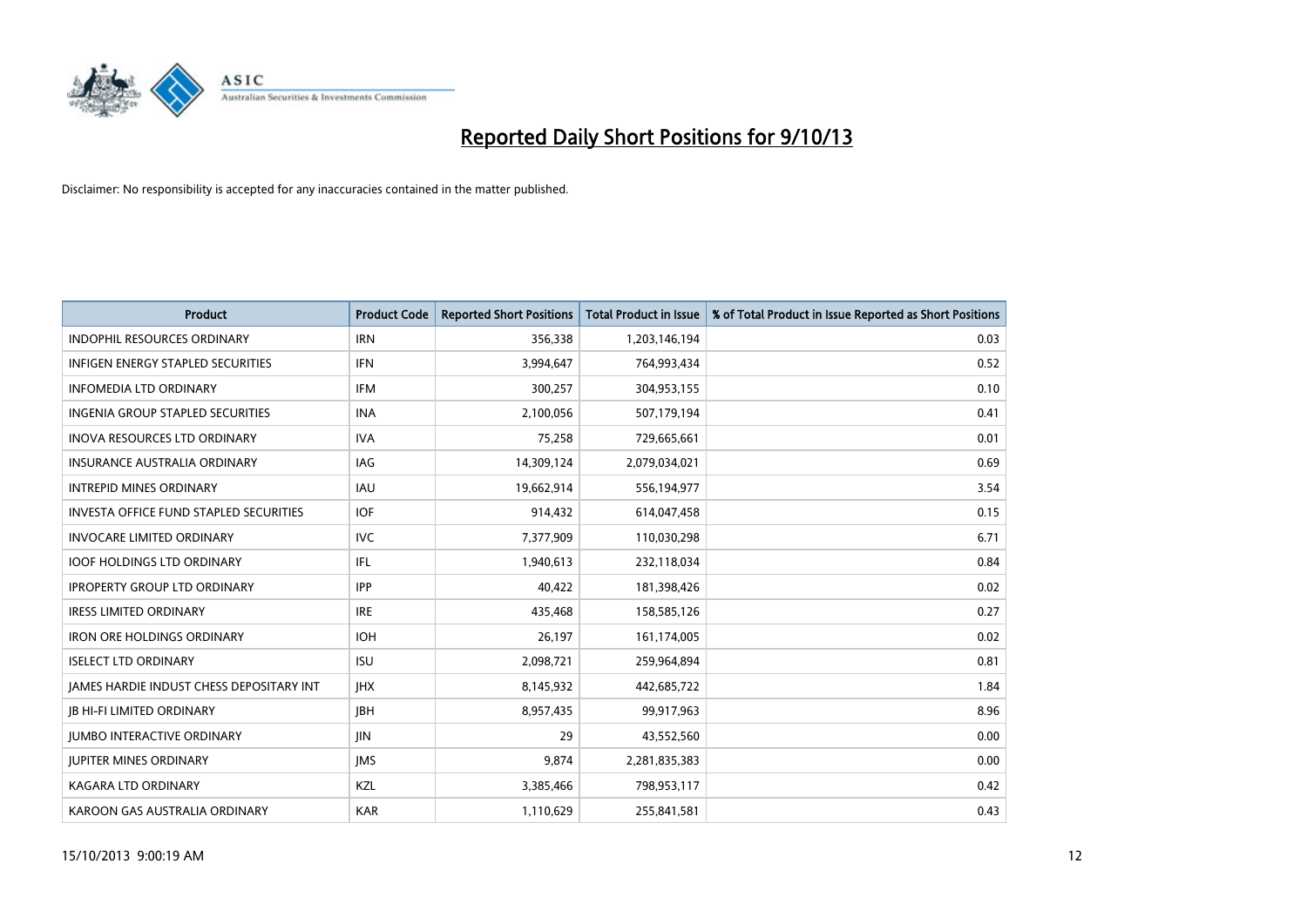

| <b>Product</b>                        | <b>Product Code</b> | <b>Reported Short Positions</b> | <b>Total Product in Issue</b> | % of Total Product in Issue Reported as Short Positions |
|---------------------------------------|---------------------|---------------------------------|-------------------------------|---------------------------------------------------------|
| KATHMANDU HOLD LTD ORDINARY           | <b>KMD</b>          | 27,859                          | 200,215,894                   | 0.01                                                    |
| <b>KBL MINING LIMITED ORDINARY</b>    | <b>KBL</b>          | 1,820                           | 393,535,629                   | 0.00                                                    |
| KINGSGATE CONSOLID. ORDINARY          | <b>KCN</b>          | 13,635,353                      | 152,284,777                   | 8.95                                                    |
| KINGSROSE MINING LTD ORDINARY         | <b>KRM</b>          | 500,590                         | 335,753,851                   | 0.15                                                    |
| LEIGHTON HOLDINGS ORDINARY            | LEI                 | 20,567,947                      | 337,235,188                   | 6.10                                                    |
| LEND LEASE GROUP UNIT/ORD STAPLED     | <b>LLC</b>          | 2,023,915                       | 576,712,337                   | 0.35                                                    |
| LINC ENERGY LTD ORDINARY              | <b>LNC</b>          | 16,324,516                      | 518,687,562                   | 3.15                                                    |
| LYCOPODIUM LIMITED ORDINARY           | LYL                 | 90                              | 38,955,103                    | 0.00                                                    |
| LYNAS CORPORATION ORDINARY            | <b>LYC</b>          | 191,306,512                     | 1,961,060,594                 | 9.76                                                    |
| <b>M2 TELECOMMUNICATION ORDINARY</b>  | <b>MTU</b>          | 7,449,601                       | 178,573,822                   | 4.17                                                    |
| MACMAHON HOLDINGS ORDINARY            | MAH                 | 1,317,317                       | 1,261,699,966                 | 0.10                                                    |
| MACO ATLAS ROADS GRP ORDINARY STAPLED | <b>MQA</b>          | 17,489,647                      | 487,230,540                   | 3.59                                                    |
| MACQUARIE GROUP LTD ORDINARY          | MQG                 | 1,845,019                       | 339,888,036                   | 0.54                                                    |
| MACQUARIE TELECOM GP ORDINARY         | MAQ                 | 3,461                           | 20,967,121                    | 0.02                                                    |
| MAGELLAN FIN GRP LTD ORDINARY         | <b>MFG</b>          | 551,637                         | 153,634,797                   | 0.36                                                    |
| <b>MATRIX C &amp; E LTD ORDINARY</b>  | <b>MCE</b>          | 2,905,982                       | 94,555,428                    | 3.07                                                    |
| MAVERICK DRILLING ORDINARY            | <b>MAD</b>          | 11,501,339                      | 452,726,751                   | 2.54                                                    |
| <b>MAXITRANS INDUSTRIES ORDINARY</b>  | <b>MXI</b>          | 287,823                         | 183,993,392                   | 0.16                                                    |
| MAYNE PHARMA LTD ORDINARY             | <b>MYX</b>          | 2,276,388                       | 563,459,968                   | 0.40                                                    |
| MCMILLAN SHAKESPEARE ORDINARY         | <b>MMS</b>          | 1,285,285                       | 74,523,965                    | 1.72                                                    |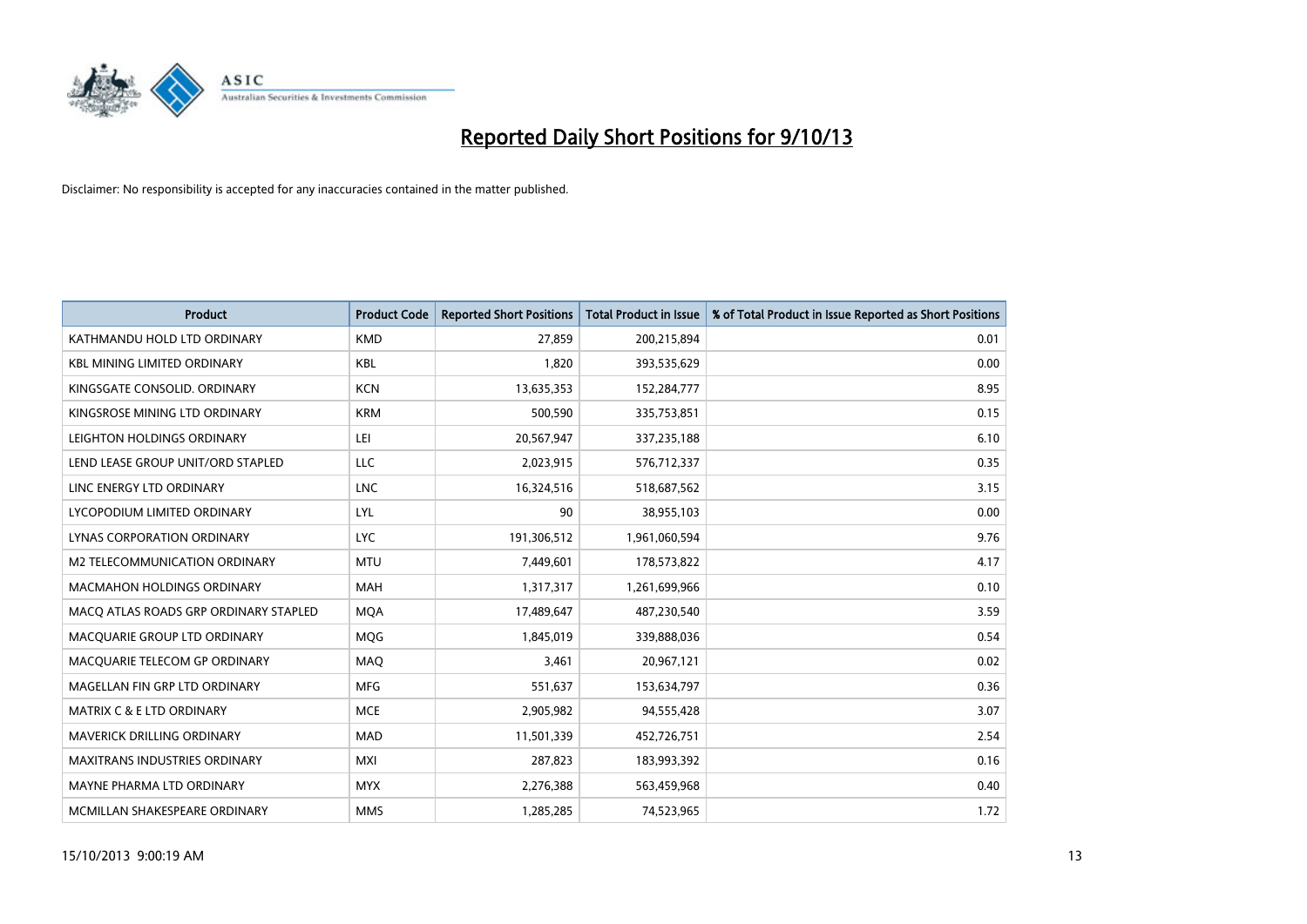

| Product                           | <b>Product Code</b> | <b>Reported Short Positions</b> | <b>Total Product in Issue</b> | % of Total Product in Issue Reported as Short Positions |
|-----------------------------------|---------------------|---------------------------------|-------------------------------|---------------------------------------------------------|
| MEDUSA MINING LTD ORDINARY        | <b>MML</b>          | 2,571,926                       | 188,903,911                   | 1.36                                                    |
| MEO AUSTRALIA LTD ORDINARY        | <b>MEO</b>          | 10.845                          | 627,264,587                   | 0.00                                                    |
| MERMAID MARINE ORDINARY           | <b>MRM</b>          | 711,824                         | 232,652,241                   | 0.31                                                    |
| MESOBLAST LIMITED ORDINARY        | <b>MSB</b>          | 16,415,526                      | 317,350,901                   | 5.17                                                    |
| METALS X LIMITED ORDINARY         | <b>MLX</b>          | 77,960                          | 1,652,636,110                 | 0.00                                                    |
| METCASH LIMITED ORDINARY          | <b>MTS</b>          | 87,013,322                      | 880,704,786                   | 9.88                                                    |
| METMINCO LIMITED ORDINARY         | <b>MNC</b>          | 645,635                         | 1,749,543,023                 | 0.04                                                    |
| MICLYN EXP OFFSHR ORDINARY        | <b>MIO</b>          | 115,919                         | 281,754,775                   | 0.04                                                    |
| MIGHTY RIVER POWER ORDINARY       | <b>MYT</b>          | 4,099                           | 1,400,000,094                 | 0.00                                                    |
| MILTON CORPORATION ORDINARY       | <b>MLT</b>          | 6,197                           | 125,471,551                   | 0.00                                                    |
| MINCOR RESOURCES NL ORDINARY      | <b>MCR</b>          | 2,446,276                       | 188,208,274                   | 1.30                                                    |
| MINERAL DEPOSITS ORDINARY         | <b>MDL</b>          | 2,585,018                       | 83,538,786                    | 3.09                                                    |
| MINERAL RESOURCES. ORDINARY       | <b>MIN</b>          | 3,316,398                       | 185,987,992                   | 1.78                                                    |
| MIRABELA NICKEL LTD ORDINARY      | <b>MBN</b>          | 34,327,936                      | 876,801,147                   | 3.92                                                    |
| MIRVAC GROUP STAPLED SECURITIES   | <b>MGR</b>          | 4,679,389                       | 3,664,938,678                 | 0.13                                                    |
| MOLOPO ENERGY LTD ORDINARY        | <b>MPO</b>          | 303,451                         | 246,724,091                   | 0.12                                                    |
| MONADELPHOUS GROUP ORDINARY       | <b>MND</b>          | 12,432,069                      | 92,308,047                    | 13.47                                                   |
| MORTGAGE CHOICE LTD ORDINARY      | MOC                 | 252,128                         | 123,431,282                   | 0.20                                                    |
| <b>MOUNT GIBSON IRON ORDINARY</b> | <b>MGX</b>          | 12,254,313                      | 1,090,584,232                 | 1.12                                                    |
| MULTIPLEX SITES SITES             | <b>MXUPA</b>        | 1,277                           | 4,500,000                     | 0.03                                                    |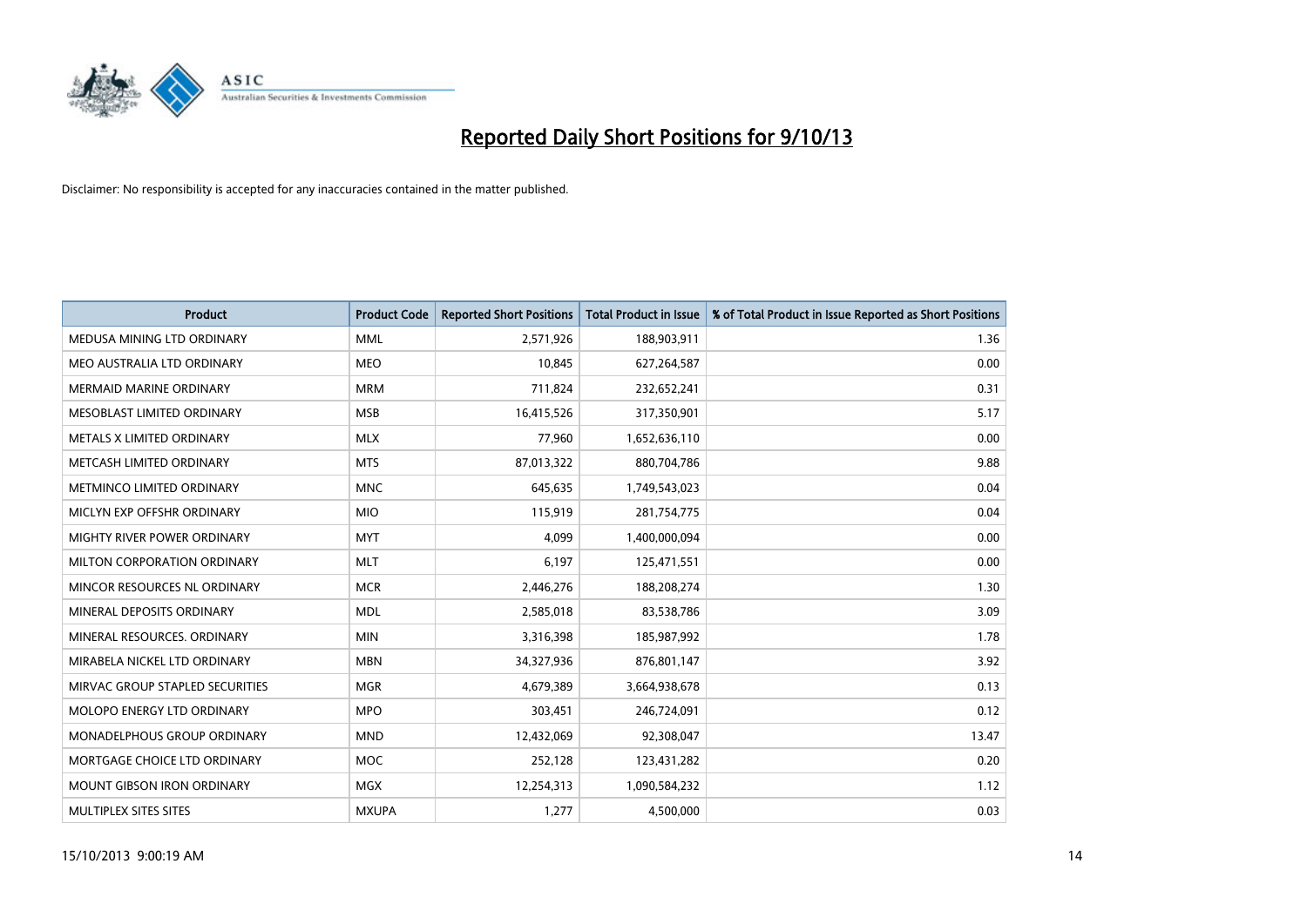

| <b>Product</b>                  | <b>Product Code</b> | <b>Reported Short Positions</b> | <b>Total Product in Issue</b> | % of Total Product in Issue Reported as Short Positions |
|---------------------------------|---------------------|---------------------------------|-------------------------------|---------------------------------------------------------|
| MURCHISON METALS LTD ORDINARY   | <b>MMX</b>          | 246,060                         | 450,497,346                   | 0.05                                                    |
| MYER HOLDINGS LTD ORDINARY      | <b>MYR</b>          | 85,361,389                      | 583,894,551                   | 14.62                                                   |
| <b>MYSTATE LIMITED ORDINARY</b> | <b>MYS</b>          | 5,409                           | 87,177,445                    | 0.01                                                    |
| NANOSONICS LIMITED ORDINARY     | <b>NAN</b>          | 8,827                           | 262,822,463                   | 0.00                                                    |
| NATIONAL AUST. BANK ORDINARY    | <b>NAB</b>          | 6,771,629                       | 2,348,902,914                 | 0.29                                                    |
| NAVITAS LIMITED ORDINARY        | <b>NVT</b>          | 2,011,574                       | 375,416,910                   | 0.54                                                    |
| NEON ENERGY LIMITED ORDINARY    | <b>NEN</b>          | 1,570,321                       | 553,037,848                   | 0.28                                                    |
| NEW HOPE CORPORATION ORDINARY   | <b>NHC</b>          | 662,308                         | 830,715,225                   | 0.08                                                    |
| NEW STANDARD ENERGY ORDINARY    | <b>NSE</b>          | 322,032                         | 305,331,847                   | 0.11                                                    |
| NEWCREST MINING ORDINARY        | <b>NCM</b>          | 8,485,795                       | 766,510,971                   | 1.11                                                    |
| NEWS CORP A NON-VOTING CDI      | <b>NWSLV</b>        | 2,929,450                       | 4,037,188                     | 72.56                                                   |
| NEWS CORP B VOTING CDI          | <b>NWS</b>          | 1,980,296                       | 26,793,827                    | 7.39                                                    |
| NEWSAT LIMITED ORDINARY         | <b>NWT</b>          | 581,341                         | 548,228,507                   | 0.11                                                    |
| NEXTDC LIMITED ORDINARY         | <b>NXT</b>          | 6,032,360                       | 192,904,486                   | 3.13                                                    |
| NEXUS ENERGY LIMITED ORDINARY   | <b>NXS</b>          | 2,725,624                       | 1,330,219,459                 | 0.20                                                    |
| NIB HOLDINGS LIMITED ORDINARY   | <b>NHF</b>          | 4,478,255                       | 439,004,182                   | 1.02                                                    |
| NIDO PETROLEUM ORDINARY         | <b>NDO</b>          | 307,876                         | 2,046,650,968                 | 0.02                                                    |
| NOBLE MINERAL RES ORDINARY      | <b>NMG</b>          | 2,365,726                       | 666,397,952                   | 0.36                                                    |
| NORTHERN IRON LTD ORDINARY      | <b>NFE</b>          | 1,154,258                       | 484,405,314                   | 0.24                                                    |
| NORTHERN STAR ORDINARY          | <b>NST</b>          | 5,299,776                       | 424,279,762                   | 1.25                                                    |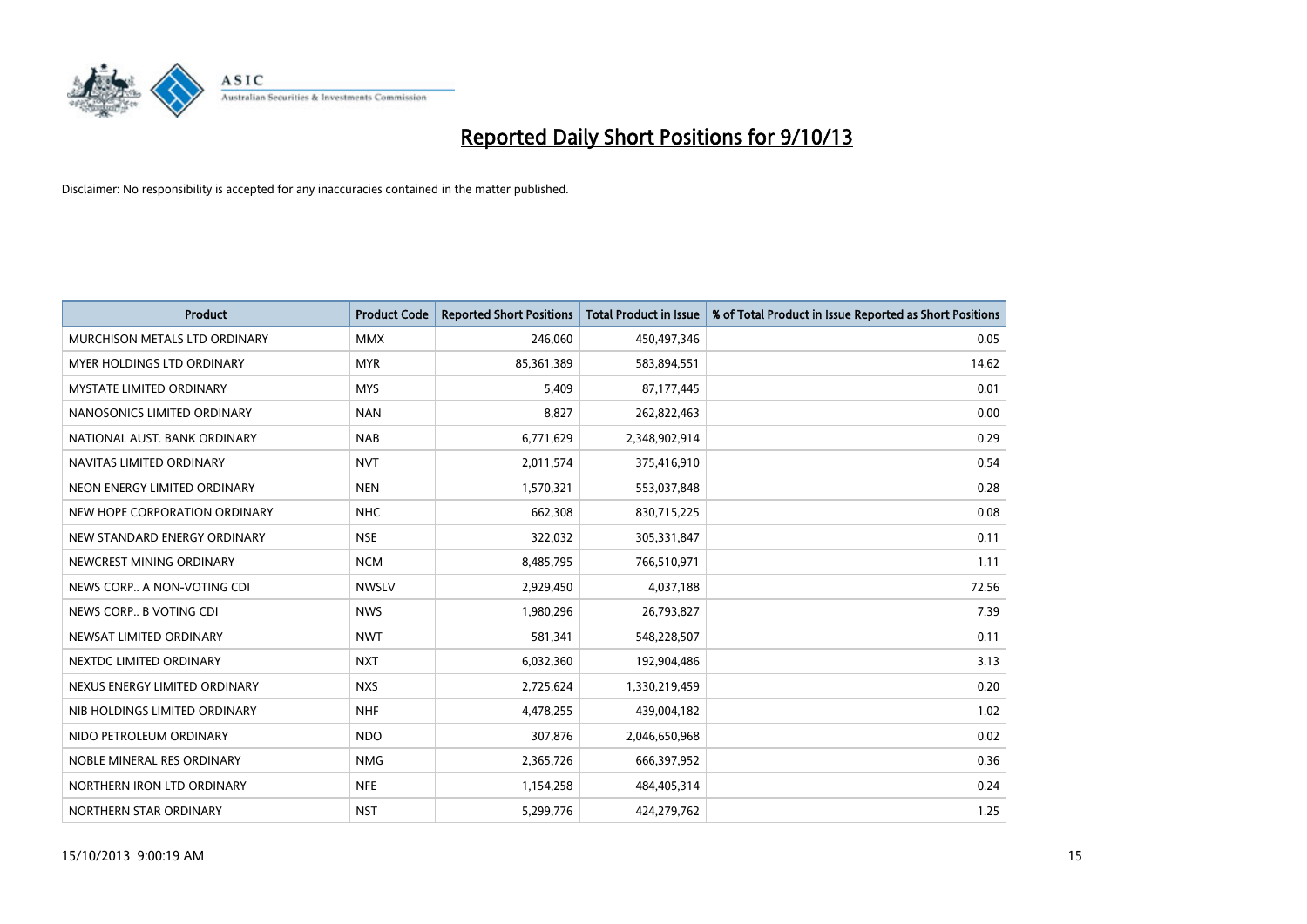

| <b>Product</b>                        | <b>Product Code</b> | <b>Reported Short Positions</b> | <b>Total Product in Issue</b> | % of Total Product in Issue Reported as Short Positions |
|---------------------------------------|---------------------|---------------------------------|-------------------------------|---------------------------------------------------------|
| NOVOGEN LIMITED ORDINARY              | <b>NRT</b>          | 121,491                         | 144,208,463                   | 0.08                                                    |
| NRW HOLDINGS LIMITED ORDINARY         | <b>NWH</b>          | 14,250,676                      | 278,888,011                   | 5.11                                                    |
| NUCOAL RESOURCES LTD ORDINARY         | <b>NCR</b>          | 90,001                          | 768,612,354                   | 0.01                                                    |
| NUFARM LIMITED ORDINARY               | <b>NUF</b>          | 14,484,092                      | 262,954,040                   | 5.51                                                    |
| <b>OAKTON LIMITED ORDINARY</b>        | <b>OKN</b>          | 7,010                           | 89,968,985                    | 0.01                                                    |
| OCEANAGOLD CORP. CHESS DEPOSITARY INT | <b>OGC</b>          | 613,698                         | 293,587,920                   | 0.21                                                    |
| OIL SEARCH LTD ORDINARY               | OSH                 | 5,100,458                       | 1,340,018,530                 | 0.38                                                    |
| OM HOLDINGS LIMITED ORDINARY          | OMH                 | 2,976,676                       | 733,423,337                   | 0.41                                                    |
| ORICA LIMITED ORDINARY                | ORI                 | 10,038,699                      | 368,203,632                   | 2.73                                                    |
| ORIGIN ENERGY ORDINARY                | <b>ORG</b>          | 8,391,869                       | 1,101,198,473                 | 0.76                                                    |
| OROCOBRE LIMITED ORDINARY             | <b>ORE</b>          | 334,652                         | 117,745,140                   | 0.28                                                    |
| OROTONGROUP LIMITED ORDINARY          | <b>ORL</b>          | 396,382                         | 40,880,902                    | 0.97                                                    |
| OZ MINERALS ORDINARY                  | OZL                 | 10,557,876                      | 303,470,022                   | 3.48                                                    |
| <b>PACIFIC BRANDS ORDINARY</b>        | <b>PBG</b>          | 7,983,798                       | 912,915,695                   | 0.87                                                    |
| PALADIN ENERGY LTD ORDINARY           | <b>PDN</b>          | 80,713,902                      | 963,332,074                   | 8.38                                                    |
| PANAUST LIMITED ORDINARY              | <b>PNA</b>          | 3,045,928                       | 619,765,589                   | 0.49                                                    |
| PANORAMIC RESOURCES ORDINARY          | PAN                 | 197,683                         | 263,285,132                   | 0.08                                                    |
| PANTERRA GOLD LTD ORDINARY            | PGI                 | $\mathbf{1}$                    | 761,580,455                   | 0.00                                                    |
| PAPERLINX LIMITED ORDINARY            | <b>PPX</b>          | 48,101                          | 609,280,761                   | 0.01                                                    |
| PAPILLON RES LTD ORDINARY             | <b>PIR</b>          | 5,740,005                       | 337,944,210                   | 1.70                                                    |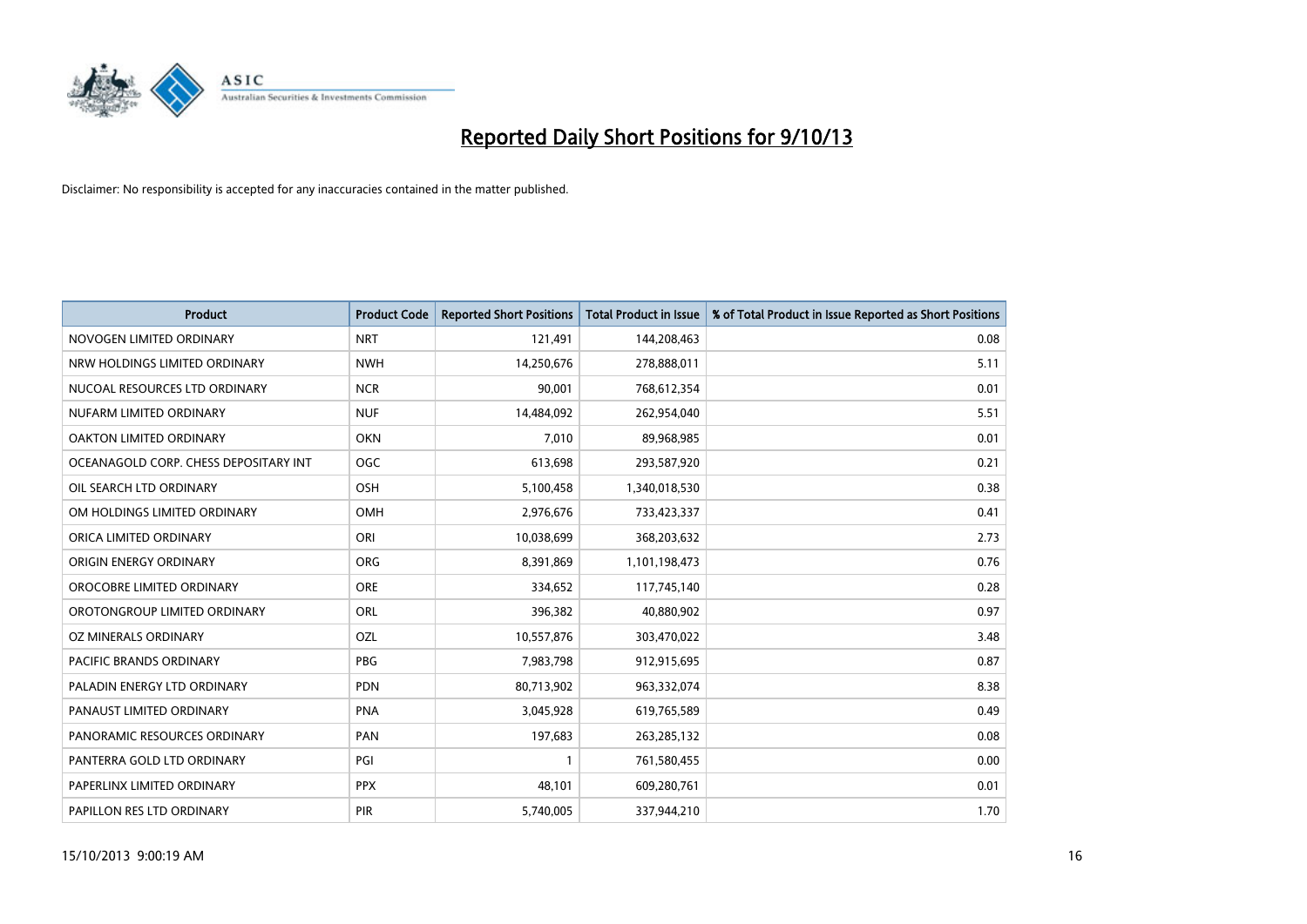

| <b>Product</b>                    | <b>Product Code</b> | <b>Reported Short Positions</b> | <b>Total Product in Issue</b> | % of Total Product in Issue Reported as Short Positions |
|-----------------------------------|---------------------|---------------------------------|-------------------------------|---------------------------------------------------------|
| PATTIES FOODS LTD ORDINARY        | PFL                 | 36,499                          | 139,065,639                   | 0.03                                                    |
| PEET LIMITED ORDINARY             | <b>PPC</b>          | 3,077,680                       | 431,986,887                   | 0.71                                                    |
| PERILYA LIMITED ORDINARY          | <b>PEM</b>          | 280,367                         | 769,316,426                   | 0.04                                                    |
| PERPETUAL LIMITED ORDINARY        | PPT                 | 2,314,469                       | 42,002,824                    | 5.51                                                    |
| PERSEUS MINING LTD ORDINARY       | PRU                 | 8,515,520                       | 457,962,088                   | 1.86                                                    |
| PHARMAXIS LTD ORDINARY            | <b>PXS</b>          | 3,240,951                       | 308,548,389                   | 1.05                                                    |
| PLATINUM ASSET ORDINARY           | <b>PTM</b>          | 2,723,298                       | 578,285,695                   | 0.47                                                    |
| PLATINUM AUSTRALIA ORDINARY       | PLA                 | 836,127                         | 504,968,043                   | 0.17                                                    |
| PMI GOLD CORP CDI 1:1             | <b>PVM</b>          | 237,417                         | 157,986,653                   | 0.15                                                    |
| <b>PMP LIMITED ORDINARY</b>       | <b>PMP</b>          | 353,705                         | 323,781,124                   | 0.11                                                    |
| PRANA BIOTECHNOLOGY ORDINARY      | PBT                 | 294,709                         | 408,128,419                   | 0.07                                                    |
| PREMIER INVESTMENTS ORDINARY      | <b>PMV</b>          | 1,109,913                       | 155,260,478                   | 0.71                                                    |
| PRIMARY HEALTH CARE ORDINARY      | <b>PRY</b>          | 19,566,854                      | 503,921,941                   | 3.88                                                    |
| PRIME MEDIA GRP LTD ORDINARY      | PRT                 | 61,036                          | 366,330,303                   | 0.02                                                    |
| PROGRAMMED ORDINARY               | <b>PRG</b>          | 265,341                         | 118,229,190                   | 0.22                                                    |
| <b>QANTAS AIRWAYS ORDINARY</b>    | QAN                 | 42,633,133                      | 2,212,979,740                 | 1.93                                                    |
| OBE INSURANCE GROUP ORDINARY      | <b>OBE</b>          | 16,816,811                      | 1,226,855,950                 | 1.37                                                    |
| ORXPHARMA LTD ORDINARY            | QRX                 | 168,037                         | 144,785,606                   | 0.12                                                    |
| <b>QUBE HOLDINGS LTD ORDINARY</b> | <b>QUB</b>          | 14,069,572                      | 931,433,499                   | 1.51                                                    |
| RAMELIUS RESOURCES ORDINARY       | <b>RMS</b>          | 2,140,122                       | 363,029,659                   | 0.59                                                    |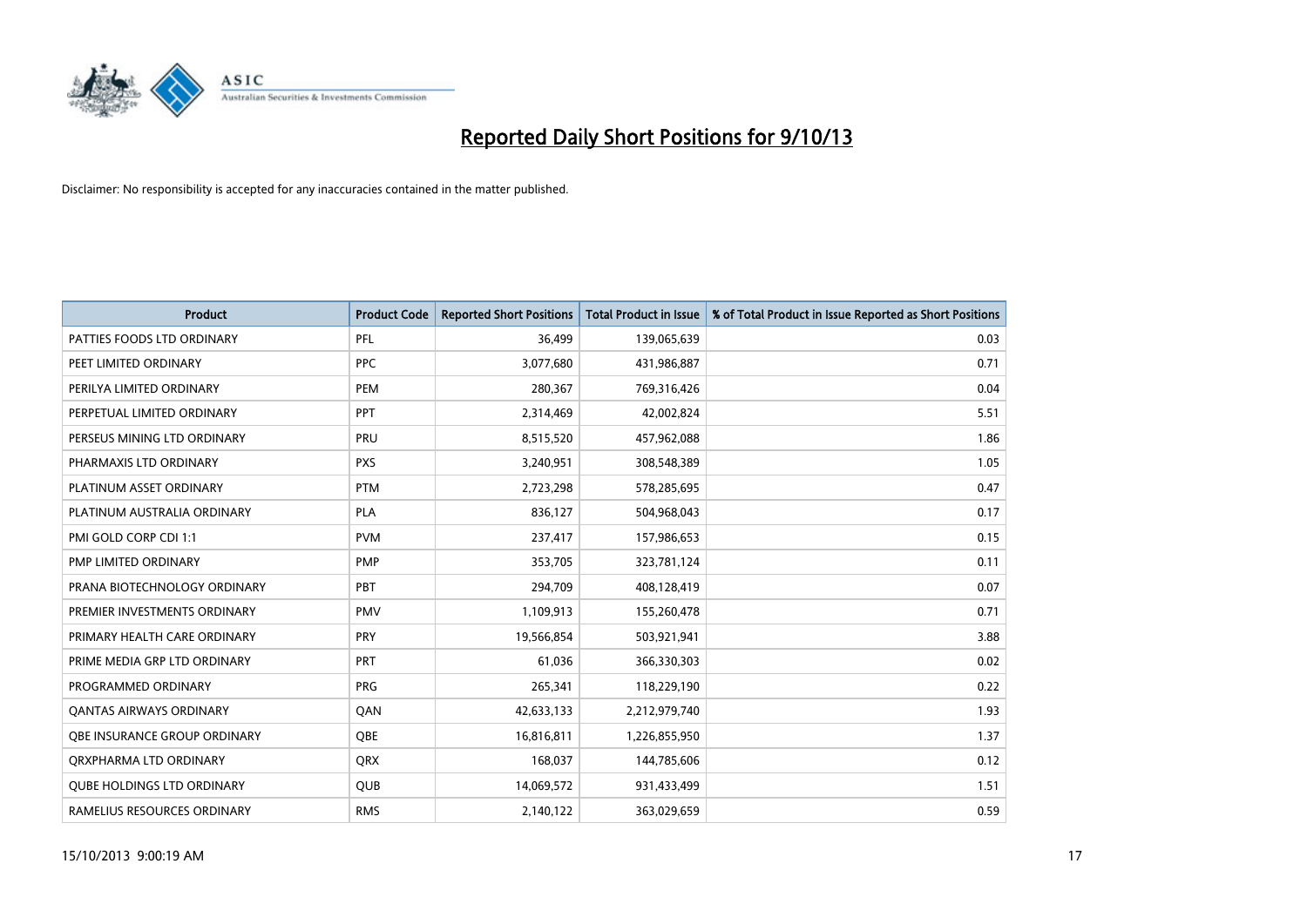

| Product                             | <b>Product Code</b> | <b>Reported Short Positions</b> | <b>Total Product in Issue</b> | % of Total Product in Issue Reported as Short Positions |
|-------------------------------------|---------------------|---------------------------------|-------------------------------|---------------------------------------------------------|
| RAMSAY HEALTH CARE ORDINARY         | <b>RHC</b>          | 1,900,011                       | 202,081,252                   | 0.94                                                    |
| <b>RCR TOMLINSON ORDINARY</b>       | <b>RCR</b>          | 1,833,952                       | 135,451,265                   | 1.35                                                    |
| <b>REA GROUP ORDINARY</b>           | <b>REA</b>          | 1,139,760                       | 131,714,699                   | 0.87                                                    |
| <b>RECKON LIMITED ORDINARY</b>      | <b>RKN</b>          | 3,001                           | 128,103,484                   | 0.00                                                    |
| <b>RED 5 LIMITED ORDINARY</b>       | <b>RED</b>          | 1,230,663                       | 155,788,008                   | 0.79                                                    |
| <b>RED FORK ENERGY ORDINARY</b>     | <b>RFE</b>          | 5,373,318                       | 499,551,719                   | 1.08                                                    |
| REDBANK ENERGY LTD ORDINARY         | <b>AEI</b>          | 13                              | 786,287                       | 0.00                                                    |
| REECE AUSTRALIA LTD. ORDINARY       | <b>REH</b>          | 428                             | 99,600,000                    | 0.00                                                    |
| REED RESOURCES LTD ORDINARY         | <b>RDR</b>          | 50,000                          | 522,731,064                   | 0.01                                                    |
| <b>REGIS RESOURCES ORDINARY</b>     | <b>RRL</b>          | 7,040,871                       | 479,592,829                   | 1.47                                                    |
| RESMED INC CDI 10:1                 | <b>RMD</b>          | 10,529,647                      | 1,420,542,770                 | 0.74                                                    |
| <b>RESOLUTE MINING ORDINARY</b>     | <b>RSG</b>          | 4,855,823                       | 640,994,224                   | 0.76                                                    |
| RESOURCE EQUIP LTD ORDINARY         | <b>RQL</b>          | 5,000                           | 249,065,471                   | 0.00                                                    |
| <b>RESOURCE GENERATION ORDINARY</b> | <b>RES</b>          | 427,601                         | 332,234,604                   | 0.13                                                    |
| RETAIL FOOD GROUP ORDINARY          | <b>RFG</b>          | 3,039,909                       | 130,301,190                   | 2.33                                                    |
| REX MINERALS LIMITED ORDINARY       | <b>RXM</b>          | 2,080,047                       | 188,907,284                   | 1.10                                                    |
| RHG LIMITED ORDINARY                | <b>RHG</b>          | 1,085                           | 308,483,177                   | 0.00                                                    |
| <b>RIALTO ENERGY ORDINARY</b>       | <b>RIA</b>          | 41                              | 1,155,765,100                 | 0.00                                                    |
| <b>RIDLEY CORPORATION ORDINARY</b>  | <b>RIC</b>          | 74,108                          | 307,817,071                   | 0.02                                                    |
| RIO TINTO LIMITED ORDINARY          | <b>RIO</b>          | 5,418,279                       | 435,758,720                   | 1.24                                                    |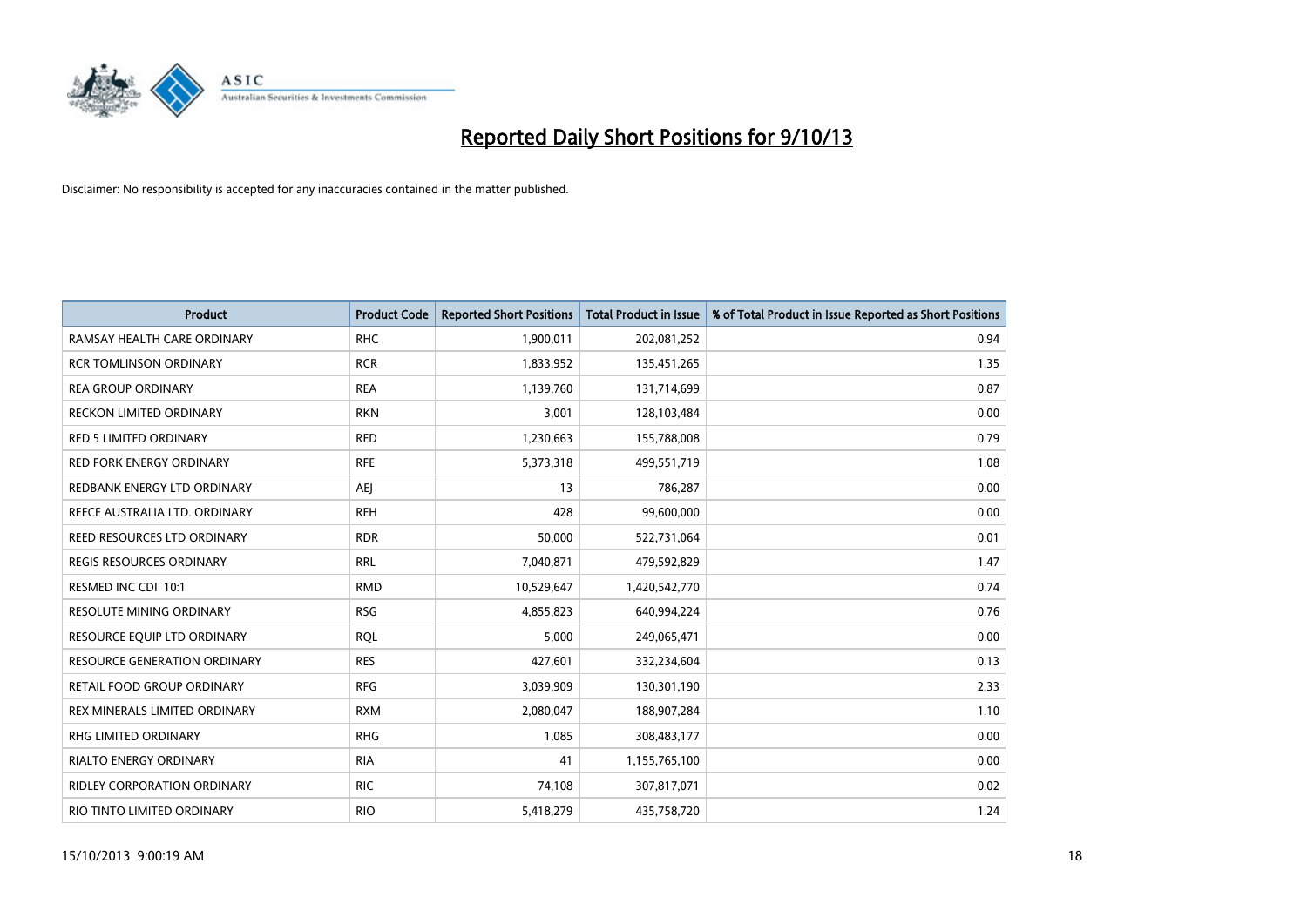

| <b>Product</b>                        | <b>Product Code</b> | <b>Reported Short Positions</b> | <b>Total Product in Issue</b> | % of Total Product in Issue Reported as Short Positions |
|---------------------------------------|---------------------|---------------------------------|-------------------------------|---------------------------------------------------------|
| <b>ROBUST RESOURCES ORDINARY</b>      | <b>ROL</b>          | 10,000                          | 102,830,646                   | 0.01                                                    |
| ROC OIL COMPANY ORDINARY              | <b>ROC</b>          | 1,350,340                       | 683,235,552                   | 0.20                                                    |
| SAI GLOBAL LIMITED ORDINARY           | SAI                 | 6,870,651                       | 210,662,827                   | 3.26                                                    |
| SALMAT LIMITED ORDINARY               | <b>SLM</b>          | 998                             | 159,812,799                   | 0.00                                                    |
| SAMSON OIL & GAS LTD ORDINARY         | SSN                 | 2,082,000                       | 2,547,627,193                 | 0.08                                                    |
| SANDFIRE RESOURCES ORDINARY           | <b>SFR</b>          | 2,421,653                       | 155,640,968                   | 1.56                                                    |
| SANTOS LTD ORDINARY                   | <b>STO</b>          | 6,720,681                       | 970,188,076                   | 0.69                                                    |
| SARACEN MINERAL ORDINARY              | SAR                 | 5,916,418                       | 595,263,186                   | 0.99                                                    |
| SCA PROPERTY GROUP STAPLED SECURITIES | <b>SCP</b>          | 34,411,443                      | 642,417,140                   | 5.36                                                    |
| SEDGMAN LIMITED ORDINARY              | <b>SDM</b>          | 411,520                         | 223,224,636                   | 0.18                                                    |
| SEEK LIMITED ORDINARY                 | <b>SEK</b>          | 15,808,280                      | 339,014,316                   | 4.66                                                    |
| SELECT HARVESTS ORDINARY              | SHV                 | 193,792                         | 57,462,851                    | 0.34                                                    |
| SENEX ENERGY LIMITED ORDINARY         | <b>SXY</b>          | 6,158,943                       | 1,144,008,917                 | 0.54                                                    |
| SERVICE STREAM ORDINARY               | <b>SSM</b>          | 100                             | 283,418,867                   | 0.00                                                    |
| SEVEN GROUP HOLDINGS ORDINARY         | <b>SVW</b>          | 5,121,824                       | 308,160,281                   | 1.66                                                    |
| SEVEN WEST MEDIA LTD ORDINARY         | SWM                 | 5,314,865                       | 999,160,872                   | 0.53                                                    |
| SIGMA PHARMACEUTICAL ORDINARY         | <b>SIP</b>          | 2,569,621                       | 1,126,618,419                 | 0.23                                                    |
| SILEX SYSTEMS ORDINARY                | <b>SLX</b>          | 2,567,244                       | 170,249,150                   | 1.51                                                    |
| SILVER CHEF LIMITED ORDINARY          | <b>SIV</b>          | 76,735                          | 29,333,629                    | 0.26                                                    |
| SILVER LAKE RESOURCE ORDINARY         | <b>SLR</b>          | 15,266,654                      | 434,988,914                   | 3.51                                                    |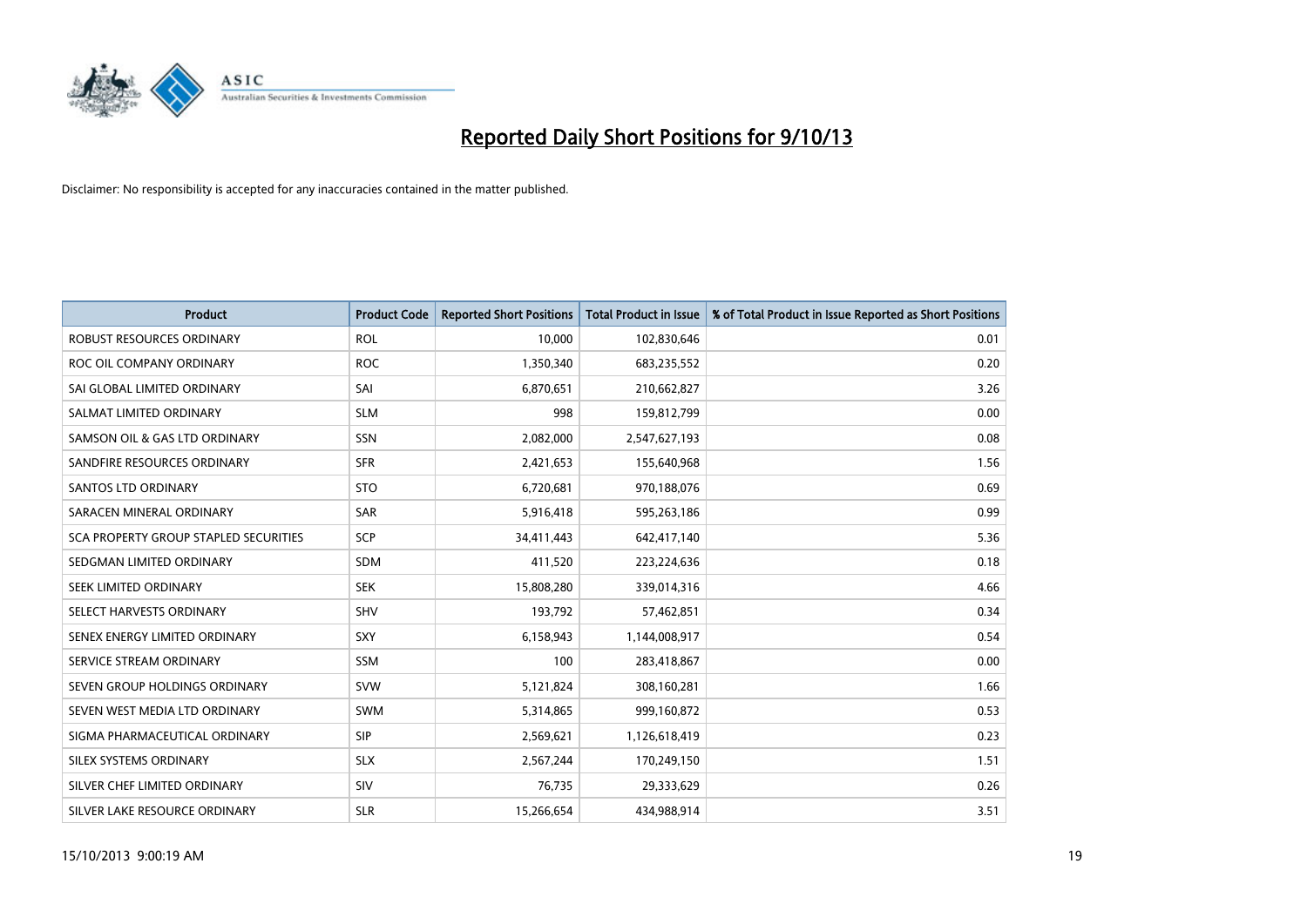

| <b>Product</b>                           | <b>Product Code</b> | <b>Reported Short Positions</b> | <b>Total Product in Issue</b> | % of Total Product in Issue Reported as Short Positions |
|------------------------------------------|---------------------|---------------------------------|-------------------------------|---------------------------------------------------------|
| SIMS METAL MGMT LTD ORDINARY             | SGM                 | 8,259,323                       | 204,335,628                   | 4.04                                                    |
| SINGAPORE TELECOMM. CHESS DEPOSITARY INT | <b>SGT</b>          | 6,320,618                       | 149,779,918                   | 4.22                                                    |
| SIRIUS RESOURCES NL ORDINARY             | <b>SIR</b>          | 4,830,270                       | 227,020,167                   | 2.13                                                    |
| SIRTEX MEDICAL ORDINARY                  | <b>SRX</b>          | 454,945                         | 56,108,439                    | 0.81                                                    |
| SKILLED GROUP LTD ORDINARY               | <b>SKE</b>          | 5,682,073                       | 233,871,364                   | 2.43                                                    |
| <b>SKY NETWORK ORDINARY</b>              | <b>SKT</b>          | 548,533                         | 389,139,785                   | 0.14                                                    |
| SKYCITY ENT GRP LTD ORDINARY             | <b>SKC</b>          | 489,287                         | 580,016,676                   | 0.08                                                    |
| <b>SLATER &amp; GORDON ORDINARY</b>      | SGH                 | 385,408                         | 198,846,598                   | 0.19                                                    |
| SMS MANAGEMENT, ORDINARY                 | <b>SMX</b>          | 2,419,057                       | 70,099,763                    | 3.45                                                    |
| SONIC HEALTHCARE ORDINARY                | <b>SHL</b>          | 5,080,842                       | 400,295,556                   | 1.27                                                    |
| SOUL PATTINSON (W.H) ORDINARY            | SOL                 | 104,435                         | 239,395,320                   | 0.04                                                    |
| SOUTH BOULDER MINES ORDINARY             | <b>STB</b>          | $\mathbf{1}$                    | 127,952,826                   | 0.00                                                    |
| SP AUSNET STAPLED SECURITIES             | SPN                 | 27,193,458                      | 3,376,325,523                 | 0.81                                                    |
| SPARK INFRASTRUCTURE STAPLED NOTE & UNIT | SKI                 | 46,053,106                      | 1,326,734,264                 | 3.47                                                    |
| SPDR 200 FUND ETF UNITS                  | <b>STW</b>          | 75,306                          | 44,278,688                    | 0.17                                                    |
| SPECIALTY FASHION ORDINARY               | <b>SFH</b>          | 110,001                         | 192,236,121                   | 0.06                                                    |
| ST BARBARA LIMITED ORDINARY              | SBM                 | 8,445,302                       | 488,074,077                   | 1.73                                                    |
| STARPHARMA HOLDINGS ORDINARY             | <b>SPL</b>          | 16,551,564                      | 284,164,948                   | 5.82                                                    |
| STEADFAST GROUP LTD ORDINARY             | <b>SDF</b>          | 283,724                         | 500,873,408                   | 0.06                                                    |
| STHN CROSS MEDIA ORDINARY                | SXL                 | 8,413,244                       | 705,099,800                   | 1.19                                                    |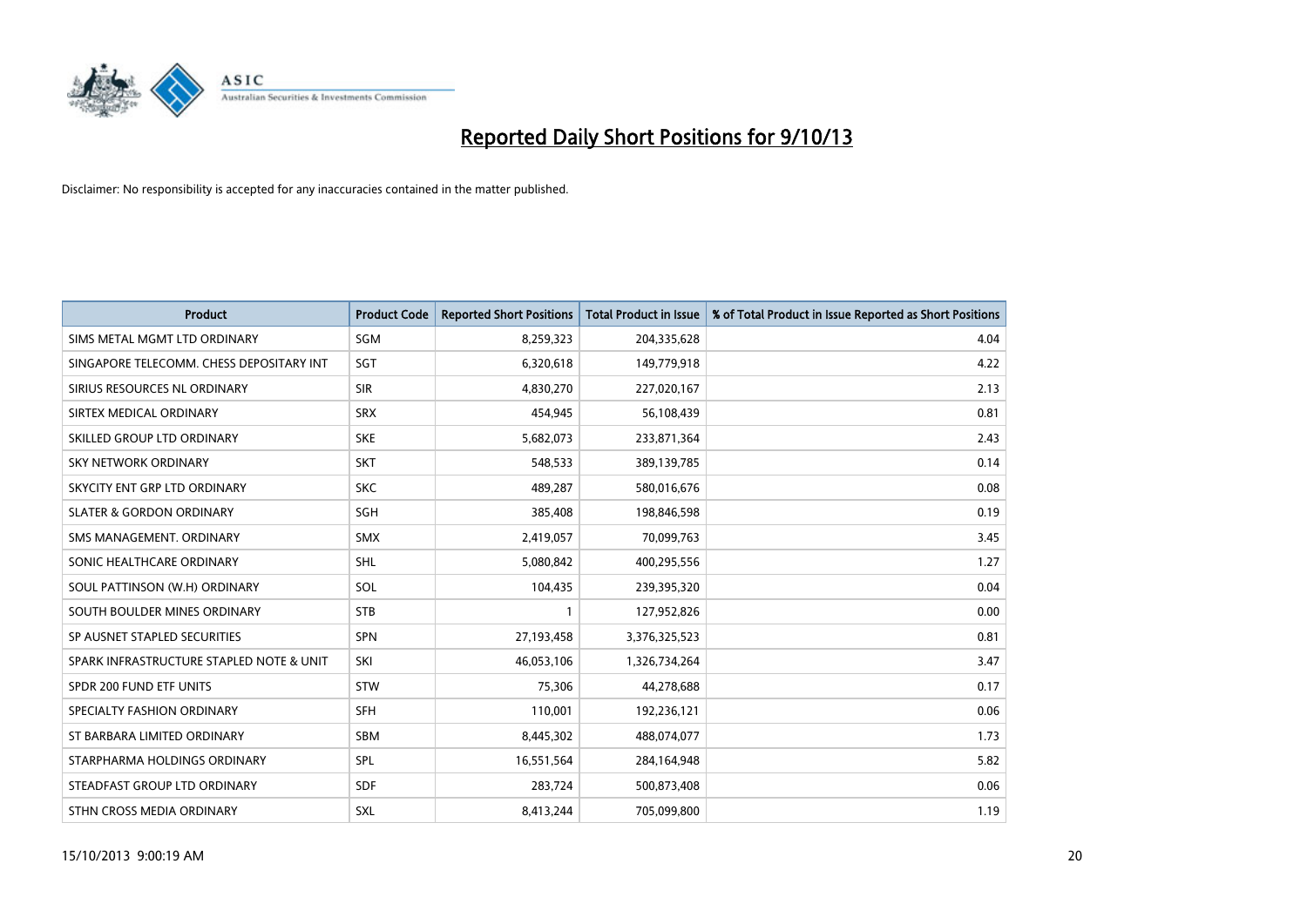

| <b>Product</b>                       | <b>Product Code</b> | <b>Reported Short Positions</b> | <b>Total Product in Issue</b> | % of Total Product in Issue Reported as Short Positions |
|--------------------------------------|---------------------|---------------------------------|-------------------------------|---------------------------------------------------------|
| STOCKLAND UNITS/ORD STAPLED          | SGP                 | 11,137,402                      | 2,305,750,747                 | 0.48                                                    |
| STRAITS RES LTD. ORDINARY            | <b>SRQ</b>          | 31,522                          | 1,164,150,159                 | 0.00                                                    |
| STRIKE ENERGY LTD ORDINARY           | <b>STX</b>          | 100,000                         | 706,519,664                   | 0.01                                                    |
| STW COMMUNICATIONS ORDINARY          | SGN                 | 3,435,747                       | 403,828,512                   | 0.85                                                    |
| <b>SUNCORP GROUP LTD ORDINARY</b>    | <b>SUN</b>          | 4,089,140                       | 1,286,600,980                 | 0.32                                                    |
| SUNDANCE ENERGY ORDINARY             | <b>SEA</b>          | 201,476                         | 462,611,982                   | 0.04                                                    |
| SUNDANCE RESOURCES ORDINARY          | SDL                 | 50,525,544                      | 3,072,110,985                 | 1.64                                                    |
| SUNLAND GROUP LTD ORDINARY           | <b>SDG</b>          | 41,025                          | 181,710,087                   | 0.02                                                    |
| SUPER RET REP LTD ORDINARY           | <b>SUL</b>          | 1,383,048                       | 196,731,620                   | 0.70                                                    |
| SWICK MINING ORDINARY                | <b>SWK</b>          | 1,000,000                       | 216,690,473                   | 0.46                                                    |
| SYD AIRPORT STAPLED US PROHIBIT.     | <b>SYD</b>          | 22,222,006                      | 2,194,322,759                 | 1.01                                                    |
| SYRAH RESOURCES ORDINARY             | <b>SYR</b>          | 2,552,073                       | 148,330,123                   | 1.72                                                    |
| <b>TABCORP HOLDINGS LTD ORDINARY</b> | <b>TAH</b>          | 17,931,463                      | 754,274,706                   | 2.38                                                    |
| TANAMI GOLD NL ORDINARY              | <b>TAM</b>          | 41                              | 587,548,523                   | 0.00                                                    |
| TAP OIL LIMITED ORDINARY             | <b>TAP</b>          | 211,432                         | 241,608,606                   | 0.09                                                    |
| TASSAL GROUP LIMITED ORDINARY        | <b>TGR</b>          | 260,764                         | 146,507,029                   | 0.18                                                    |
| <b>TATTS GROUP LTD ORDINARY</b>      | <b>TTS</b>          | 12,094,937                      | 1,402,714,027                 | 0.86                                                    |
| TELECOM CORPORATION ORDINARY         | <b>TEL</b>          | 9,056,169                       | 1,822,303,137                 | 0.50                                                    |
| TELSTRA CORPORATION, ORDINARY        | <b>TLS</b>          | 16,964,310                      | 12,443,074,357                | 0.14                                                    |
| TEN NETWORK HOLDINGS ORDINARY        | <b>TEN</b>          | 121,849,314                     | 2,586,970,845                 | 4.71                                                    |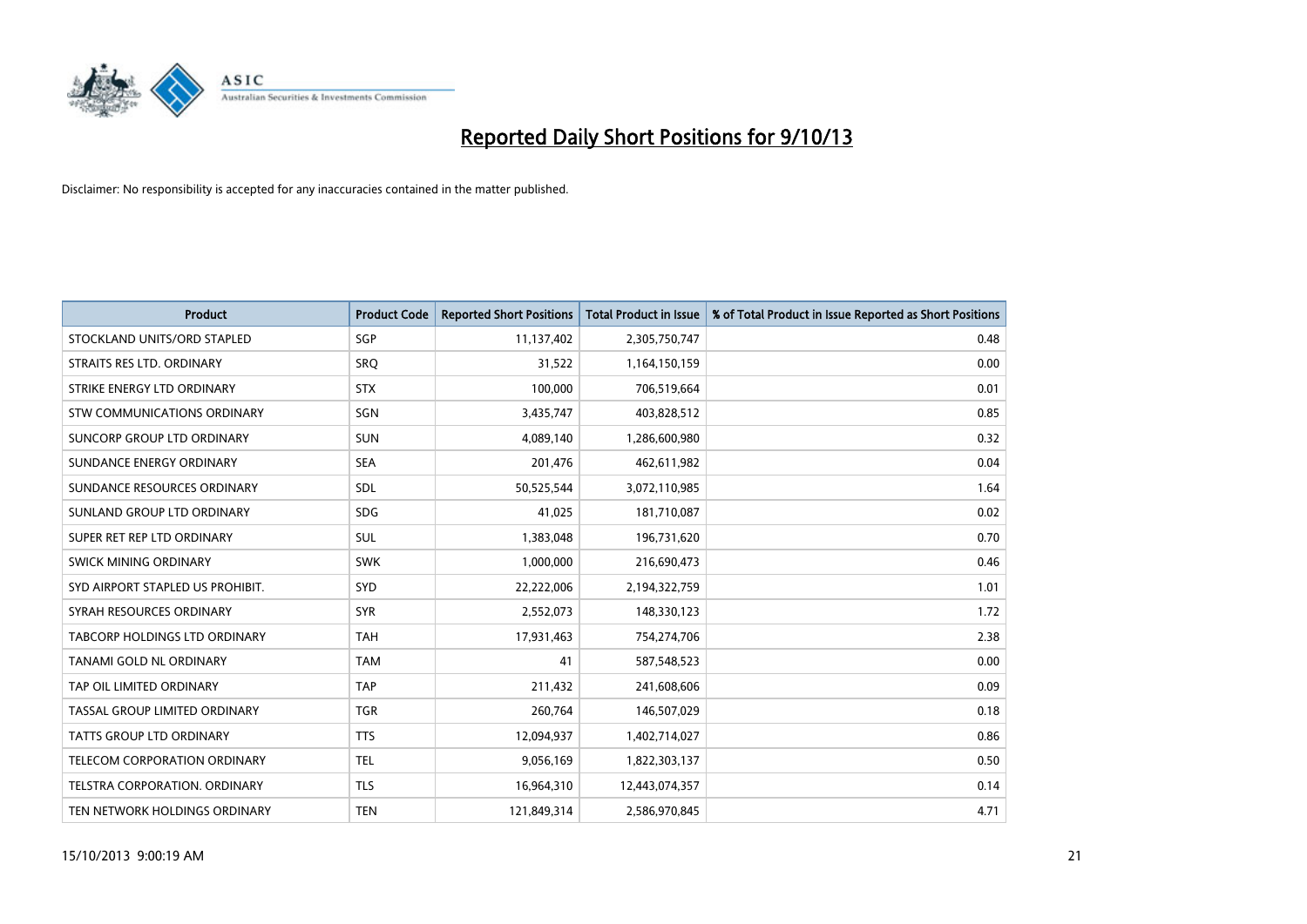

| <b>Product</b>                        | <b>Product Code</b> | <b>Reported Short Positions</b> | <b>Total Product in Issue</b> | % of Total Product in Issue Reported as Short Positions |
|---------------------------------------|---------------------|---------------------------------|-------------------------------|---------------------------------------------------------|
| TERANGA GOLD CORP CDI 1:1             | <b>TGZ</b>          | 839,407                         | 172,466,316                   | 0.49                                                    |
| TFS CORPORATION LTD ORDINARY          | <b>TFC</b>          | 150,000                         | 279,621,829                   | 0.05                                                    |
| THE REJECT SHOP ORDINARY              | <b>TRS</b>          | 1,955,774                       | 28,826,248                    | 6.78                                                    |
| THORN GROUP LIMITED ORDINARY          | <b>TGA</b>          | 59,888                          | 148,897,155                   | 0.04                                                    |
| <b>TIGER RESOURCES ORDINARY</b>       | <b>TGS</b>          | 2,604,386                       | 674,770,269                   | 0.39                                                    |
| TITAN ENERGY SERVICE ORDINARY         | <b>TTN</b>          | 7,410                           | 48,434,770                    | 0.02                                                    |
| TOLL HOLDINGS LTD ORDINARY            | <b>TOL</b>          | 25,459,272                      | 717,133,875                   | 3.55                                                    |
| TORO ENERGY LIMITED ORDINARY          | <b>TOE</b>          | 150,001                         | 1,041,936,676                 | 0.01                                                    |
| TOX FREE SOLUTIONS ORDINARY           | <b>TOX</b>          | 1,227,621                       | 132,519,859                   | 0.93                                                    |
| TPG TELECOM LIMITED ORDINARY          | <b>TPM</b>          | 2,441,989                       | 793,808,141                   | 0.31                                                    |
| TRADE ME GROUP ORDINARY               | <b>TME</b>          | 371,022                         | 396,261,129                   | 0.09                                                    |
| <b>TRANSFIELD SERVICES ORDINARY</b>   | <b>TSE</b>          | 49,413,790                      | 512,457,716                   | 9.64                                                    |
| TRANSPACIFIC INDUST, ORDINARY         | <b>TPI</b>          | 18,125,137                      | 1,578,563,490                 | 1.15                                                    |
| TRANSURBAN GROUP TRIPLE STAPLED SEC.  | TCL                 | 2,389,162                       | 1,485,500,376                 | 0.16                                                    |
| <b>TREASURY GROUP ORDINARY</b>        | <b>TRG</b>          | 41,820                          | 23,070,755                    | 0.18                                                    |
| TREASURY WINE ESTATE ORDINARY         | <b>TWE</b>          | 24,358,671                      | 647,227,144                   | 3.76                                                    |
| TROY RESOURCES LTD ORDINARY           | <b>TRY</b>          | 900,591                         | 167,730,292                   | 0.54                                                    |
| TWENTY-FIRST FOX INC A NON-VOTING CDI | <b>FOXLV</b>        | 1,268,714                       | 27,153,470                    | 4.67                                                    |
| TWENTY-FIRST FOX INC B VOTING CDI     | <b>FOX</b>          | 541,460                         | 208,434,066                   | 0.26                                                    |
| UGL LIMITED ORDINARY                  | UGL                 | 20,770,573                      | 166,511,240                   | 12.47                                                   |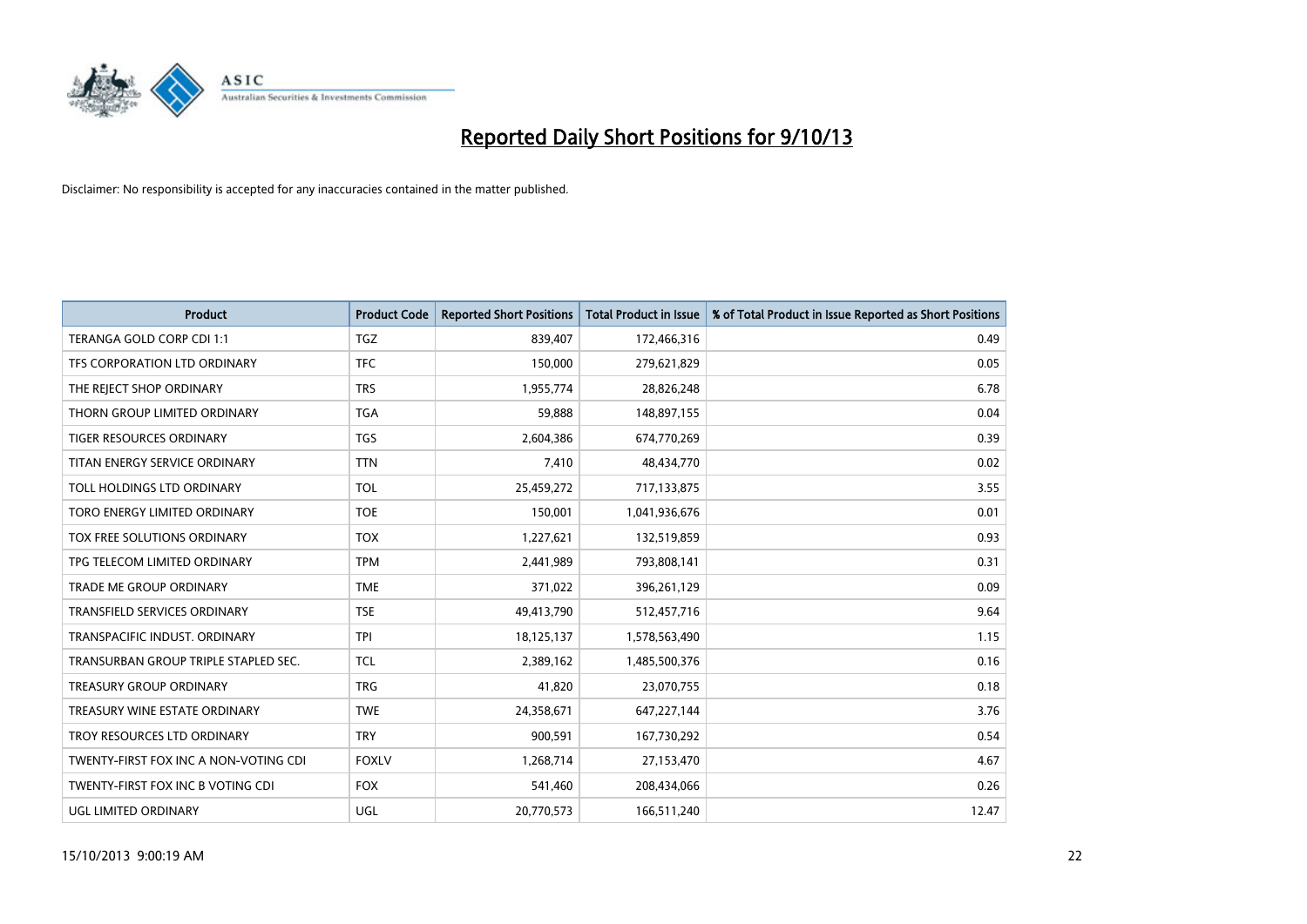

| <b>Product</b>                         | <b>Product Code</b> | <b>Reported Short Positions</b> | <b>Total Product in Issue</b> | % of Total Product in Issue Reported as Short Positions |
|----------------------------------------|---------------------|---------------------------------|-------------------------------|---------------------------------------------------------|
| UNILIFE CORPORATION CDI 6:1            | <b>UNS</b>          | 7,954                           | 275,763,432                   | 0.00                                                    |
| UXC LIMITED ORDINARY                   | <b>UXC</b>          | 100,007                         | 311,975,502                   | 0.03                                                    |
| <b>VENTURE MINERALS ORDINARY</b>       | <b>VMS</b>          | 184,978                         | 287,320,170                   | 0.06                                                    |
| VILLA WORLD LTD, ORDINARY              | <b>VLW</b>          | 61,765                          | 80,038,863                    | 0.08                                                    |
| <b>VILLAGE ROADSHOW LTD ORDINARY</b>   | <b>VRL</b>          | 460,956                         | 159,486,203                   | 0.29                                                    |
| <b>VIRGIN AUS HLDG LTD ORDINARY</b>    | VAH                 | 155,261,722                     | 2,589,840,317                 | 6.00                                                    |
| <b>VIRTUS HEALTH LTD ORDINARY</b>      | <b>VRT</b>          | 105,778                         | 79,536,601                    | 0.13                                                    |
| <b>VISION EYE INSTITUTE ORDINARY</b>   | <b>VEI</b>          | 202,342                         | 160,284,112                   | 0.13                                                    |
| <b>WATPAC LIMITED ORDINARY</b>         | <b>WTP</b>          | 39,819                          | 184,332,526                   | 0.02                                                    |
| WEBIET LIMITED ORDINARY                | <b>WEB</b>          | 2,582,090                       | 79,397,959                    | 3.25                                                    |
| WESFARMERS LIMITED ORDINARY            | <b>WES</b>          | 28,045,000                      | 1,006,683,257                 | 2.79                                                    |
| WESFARMERS LIMITED PARTIALLY PROTECTED | <b>WESN</b>         | 174,431                         | 150,510,341                   | 0.12                                                    |
| WESTERN AREAS LTD ORDINARY             | <b>WSA</b>          | 21,159,448                      | 196,862,806                   | 10.75                                                   |
| WESTERN DESERT RES. ORDINARY           | <b>WDR</b>          | 3,815,349                       | 409,487,231                   | 0.93                                                    |
| WESTFIELD GROUP ORD/UNIT STAPLED SEC   | <b>WDC</b>          | 12,801,432                      | 2,168,299,076                 | 0.59                                                    |
| WESTFIELD RETAIL TST UNIT STAPLED      | <b>WRT</b>          | 11,492,766                      | 2,995,945,800                 | 0.38                                                    |
| <b>WESTPAC BANKING CORP ORDINARY</b>   | <b>WBC</b>          | 26,112,211                      | 3,109,048,309                 | 0.84                                                    |
| <b>WESTSIDE CORPORATION ORDINARY</b>   | <b>WCL</b>          | 684,856                         | 358,033,060                   | 0.19                                                    |
| WHITE ENERGY COMPANY ORDINARY          | <b>WEC</b>          | 2,693                           | 322,974,494                   | 0.00                                                    |
| WHITEHAVEN COAL ORDINARY               | <b>WHC</b>          | 82,102,781                      | 1,025,692,710                 | 8.00                                                    |